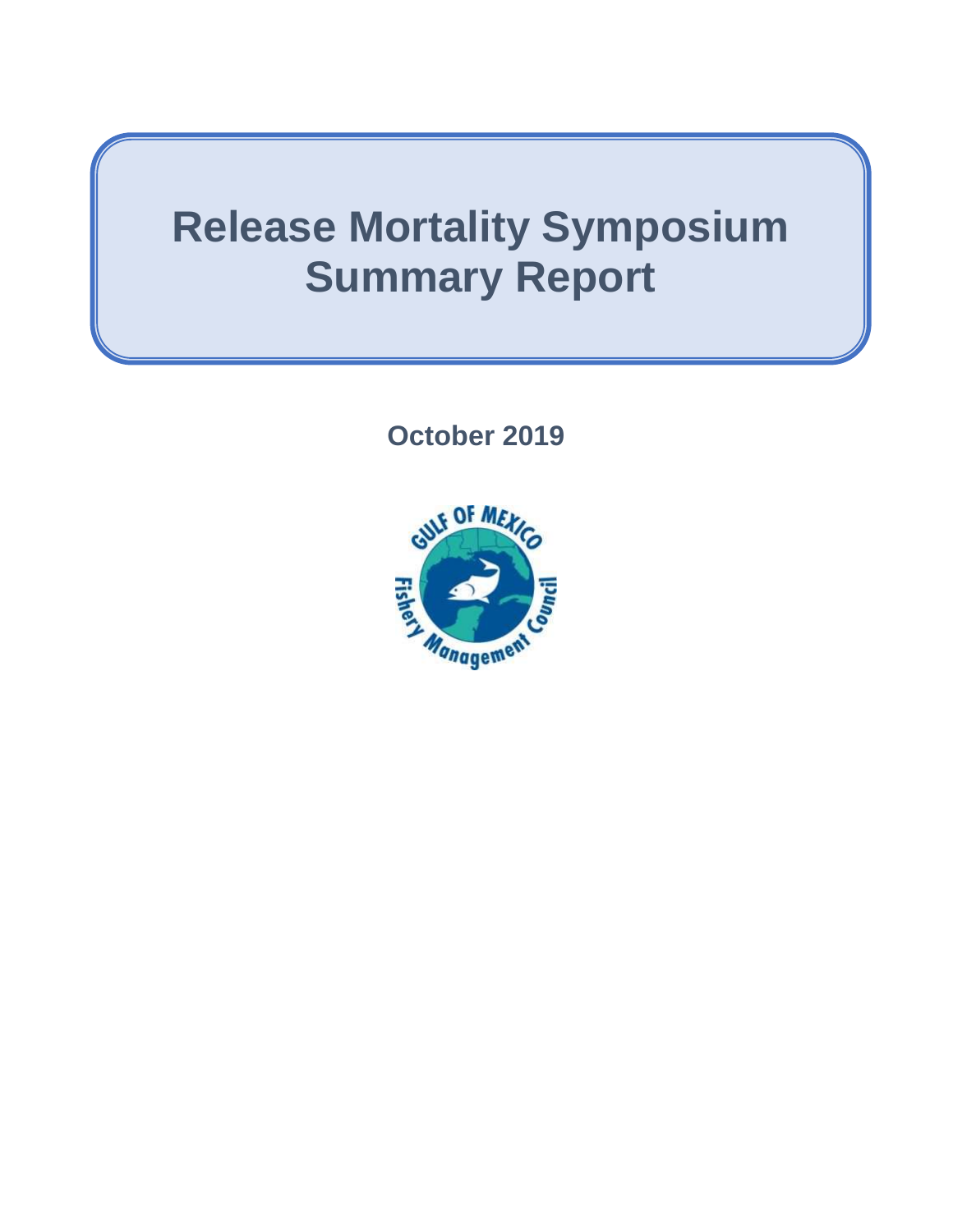# **Table of Contents**

| $\mathbf{L}$                                                                          |     |
|---------------------------------------------------------------------------------------|-----|
| Introduction.<br>Ш.                                                                   |     |
| a.                                                                                    |     |
| A Synopsis of Research on Recreational Fishing Practices and Discard<br>b.            |     |
|                                                                                       |     |
| c. West Coast Success Story: Yelloweye Rockfish Barotrauma Mitigation and             |     |
|                                                                                       |     |
|                                                                                       |     |
| a.                                                                                    |     |
| $b_{1}$                                                                               |     |
|                                                                                       |     |
| Existing Monitoring Programs and Recommendations for Improvement 10<br>a.             |     |
| $b_{1}$                                                                               |     |
| V. Communications Strategies to Reduce Discard Mortality in Recreational Fisheries.15 |     |
| a.                                                                                    |     |
| VI. Attendees.                                                                        | .20 |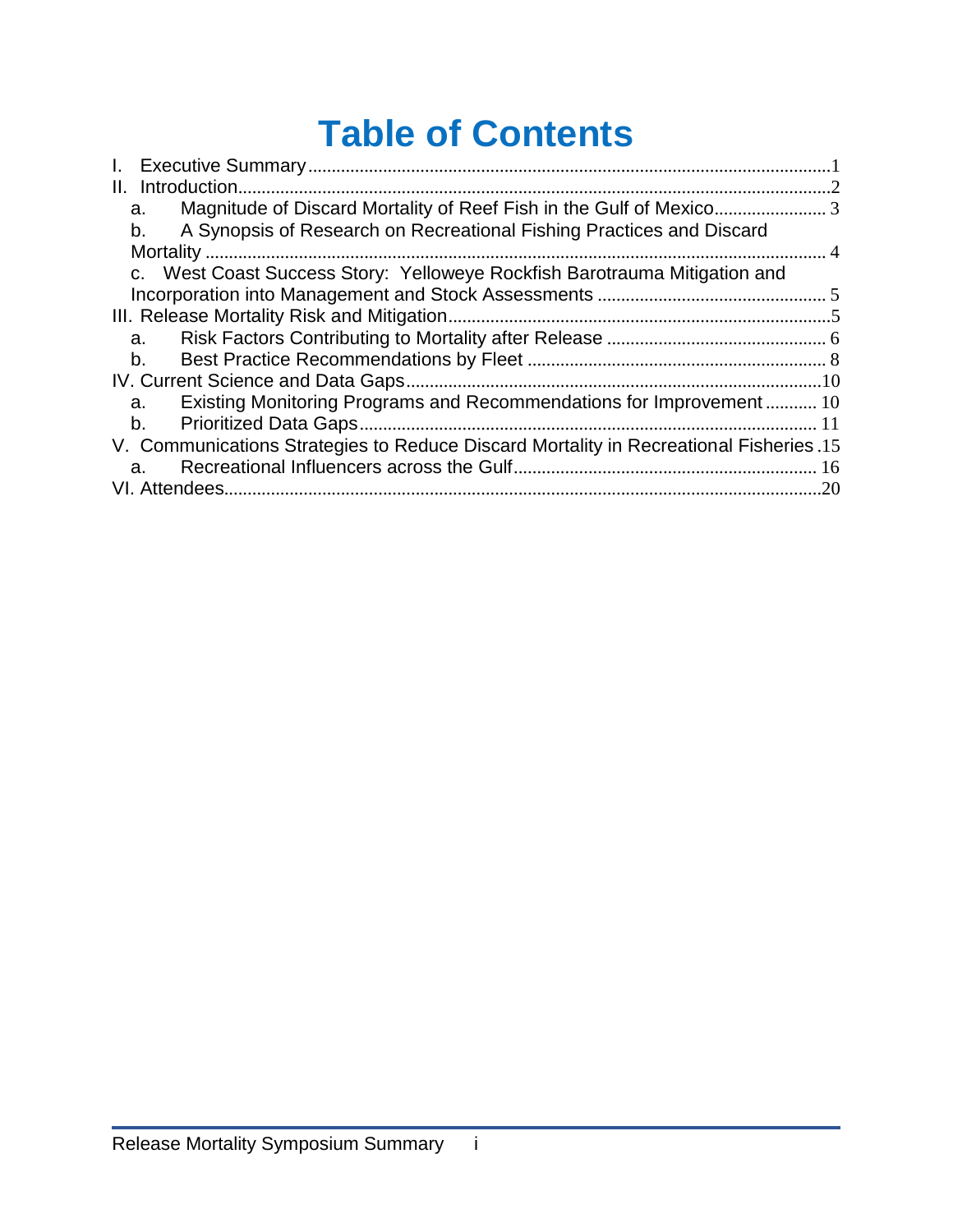# **List of Tables**

| <b>Table 5.1.</b> Gulf of Mexico Recreational Communications Influencers  16 |  |
|------------------------------------------------------------------------------|--|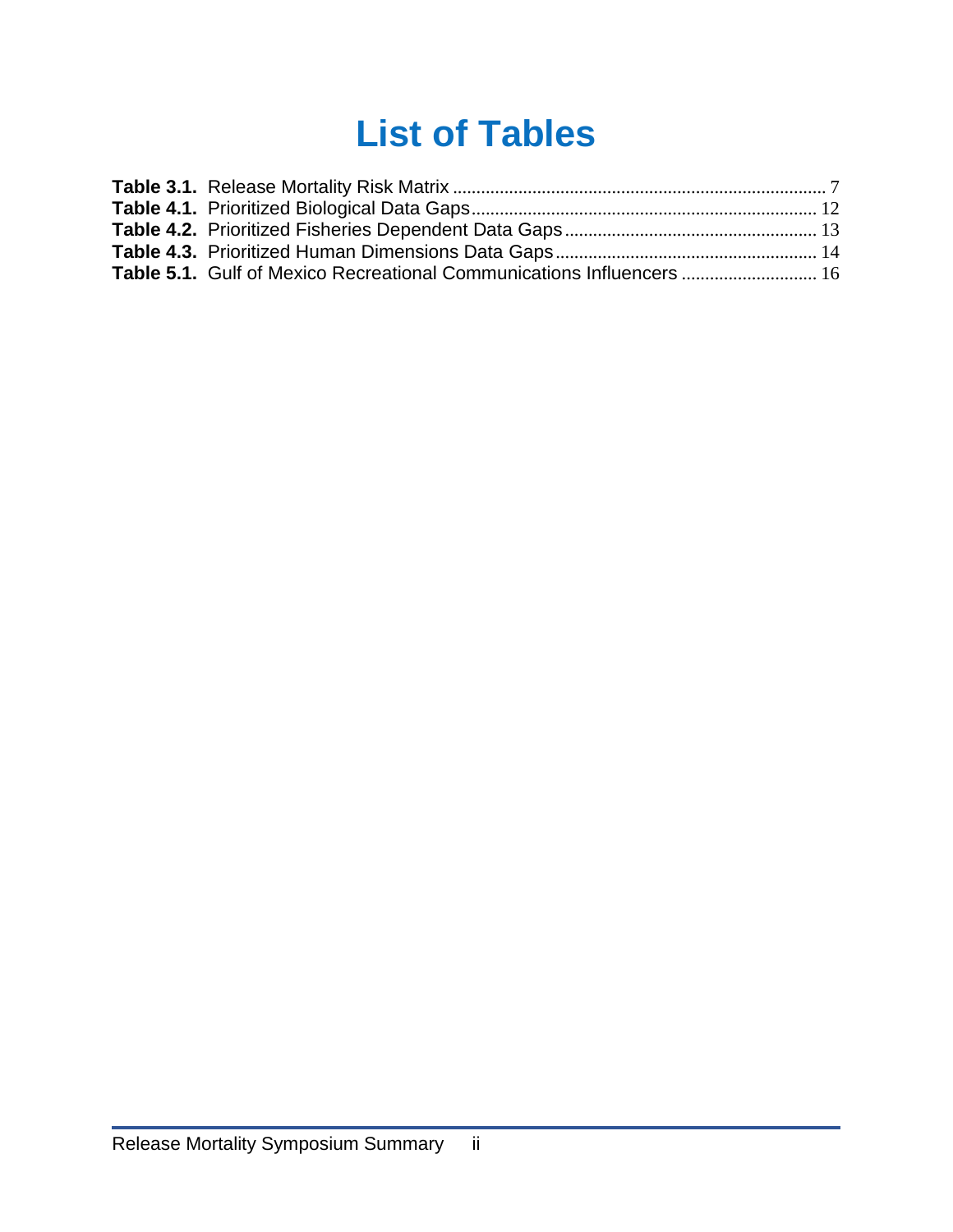# <span id="page-3-0"></span>I. Executive Summary

The Gulf of Mexico Fishery Management Council (Council) hosted a Release Mortality Symposium with the goal of reducing discard mortality from recreational fishing efforts. The objective of the meeting was to create an action plan for the recreational fishery to promote the use of barotrauma mitigation tools, enhance data collection efforts, and incorporate the results into stock assessments and management. Reducing discard mortality could allow for increased harvest and would address numerous National Standards of the Magnuson-Stevens Fishery Conservation and Management Act (Magnuson-Stevens Act).

During the meeting, it became clear that discussions and recommendations about reducing discard mortality would have to extend beyond the sole focus of reducing barotrauma related mortality. In recognition that release mortality occurs for many reasons other than barotrauma alone, the focus of the Symposium shifted towards the reduction of release mortality as a whole.

At the Symposium, private, charter, and headboat groups uniformly recommended that anglers should be allowed the flexibility to choose which release mortality mitigation technique to use and indicated that anglers should be provided with best practice recommendations that prepare them to make the best decision on how to handle fish under differing conditions.

Next, the panel suggested that current monitoring programs should be consistent and recommended that each program ask for the same information on discards including the number, species, mitigation technique used, condition upon release, and depth at capture. It also noted that existing surveys should continue to be used and improving those surveys, rather than creating new ones, will improve discard data collection most efficiently.

The panel identified and prioritized numerous gaps in discard and release mortality related data. Across all categories, informing 'best fishing practices' was a top priority. Improving estimates on current discards by species and gaining a better understanding of predation were identified as important biological data gaps. The fisheries-dependent data gaps identified as priorities include: collecting consistent data on discards and optimizing current fisheries-dependent surveys. Last, the panel prioritized data gaps related to our understanding of angler decision making. Those human dimensions related data gaps that were prioritized include understanding novel ways to incentivize angler behavior and knowing more about predation and how to react to it.

Finally, achieving consistent messaging to anglers across the Gulf of Mexico (Gulf) was recommended. It suggested that one central voice should assemble research based best fishing practice recommendations and messaging for dissemination. The panel suggested that control of the project would most appropriately be housed by an agency to ensure that updates to research, recommendations, and messaging persist beyond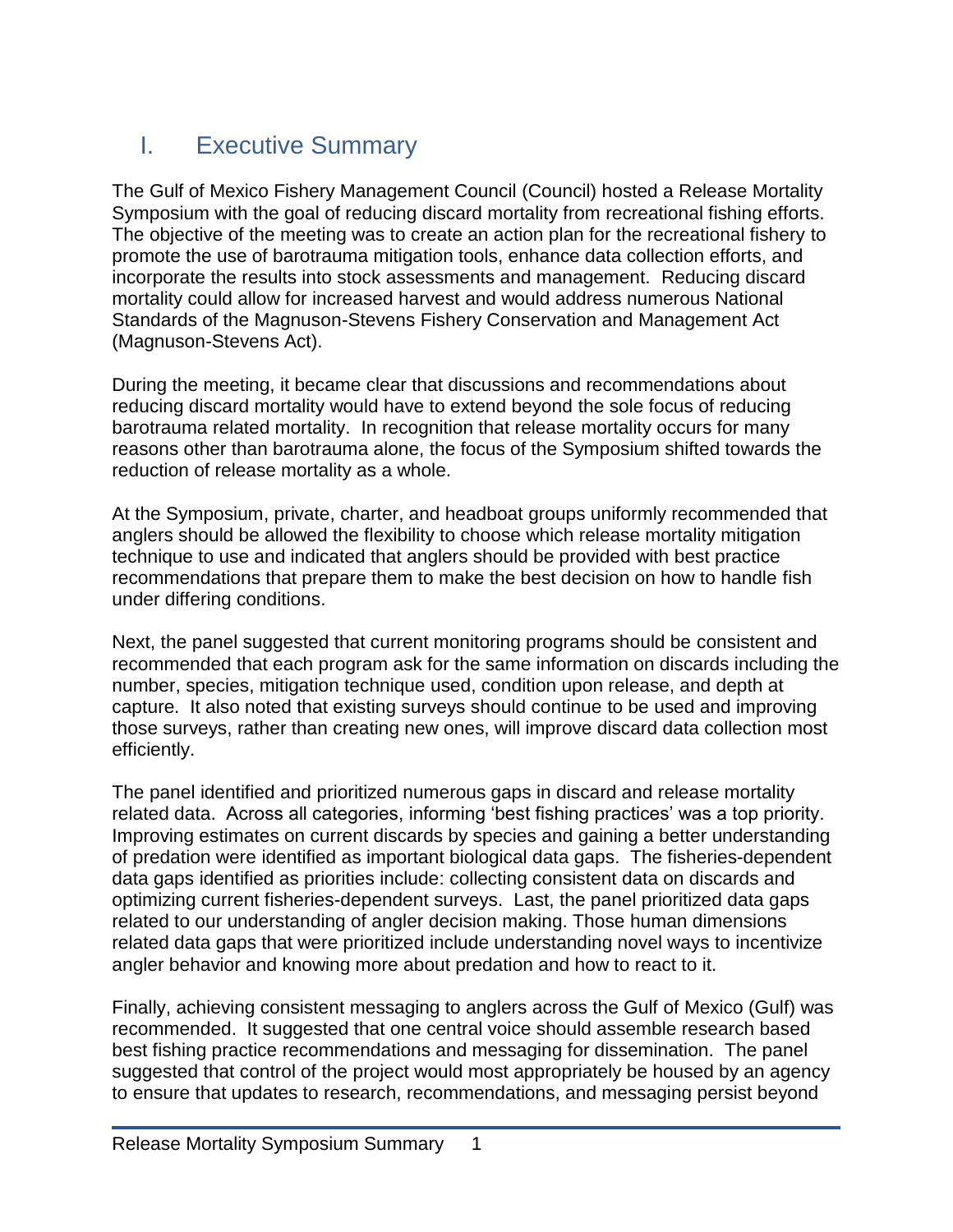single opportunity, project-based funding. The panel said that the Council should remain the point agency in control due to the work it has already done on the *Fishing for Our Future* website and because of its positioning with state and federal agencies across the region.

# <span id="page-4-0"></span>II. Introduction

The Gulf supports the most active recreational fishery in the nation. Hospitable at-sea conditions and the vast number of angler access points along the coast makes recreational access to the Gulf relatively easy. Steady coastal population growth and increased technological efficiencies have also driven up the incredible amount of recreational fishing pressure in the Gulf. Currently, numerous fish stocks are rebuilding and the recreational angler's ability to harvest fish is constrained within seasons, bag limits, size limits, and annual catch limits. This frequently causes recreational anglers to discard fish. A proportion of discarded fish suffer mortality for a variety of reasons including barotrauma, excessive handling time, gut hooking, or predation upon release. In recognition of this problem, the Council is interested in developing strategies to reduce the mortality of released fish. Reducing discard mortality could allow for increased harvest thereby achieving optimum yield more efficiently and would address numerous National Standards of the Magnuson-Stevens Act.

In 2017, the Council developed a policy recommending the use of venting tools and descending devices [\(http://gulfcouncil.org/wp-content/uploads/Gulf-Council-Policy-on](http://gulfcouncil.org/wp-content/uploads/Gulf-Council-Policy-on-the-Use-of-Venting-Tools-and-Descending-Devices.pdf)[the-Use-of-Venting-Tools-and-Descending-Devices.pdf\)](http://gulfcouncil.org/wp-content/uploads/Gulf-Council-Policy-on-the-Use-of-Venting-Tools-and-Descending-Devices.pdf). The Council agreed that it should take responsibility as the coordinating body for reducing discard mortality across the Gulf and decided to host a meeting of scientists, managers, and stakeholders to develop an action plan. Such a plan would include information dissemination, science, and monitoring needs that ensure the Council's Descending and Venting Policy purpose and objectives are both measurable and successful.

The Council developed its *Fishing for Our Future* webpage [\(http://gulfcouncil.org/fishing](http://gulfcouncil.org/fishing-for-our-future/)[for-our-future/\)](http://gulfcouncil.org/fishing-for-our-future/) as a first step to increase awareness about this topic, and to prioritize and support future research of it. This webpage displays information on the magnitude of discard mortality, suggests best fishing practices to mitigate discard mortality, curates partner outreach materials, and houses a comprehensive list of research relevant to discard mortality in the Gulf. The Council is now developing an action plan to ensure that the Descending and Venting policy's purpose and objectives are successful and coordinate with the needs of the Natural Resources Damage Assessment (NRDA) Open Ocean Restoration Program.

The Release Mortality Symposium consisted of two separate workshops; a Science Workshop and a meeting of the Council's Outreach and Education Technical Committee. The objective of the Science Workshop was to focus primarily on the recreational sector and create a roadmap/action plan to promote the use of barotrauma mitigation tools, data collection efforts for discard mortality by fleet and species, and incorporate the results into stock assessments and management. The workshop was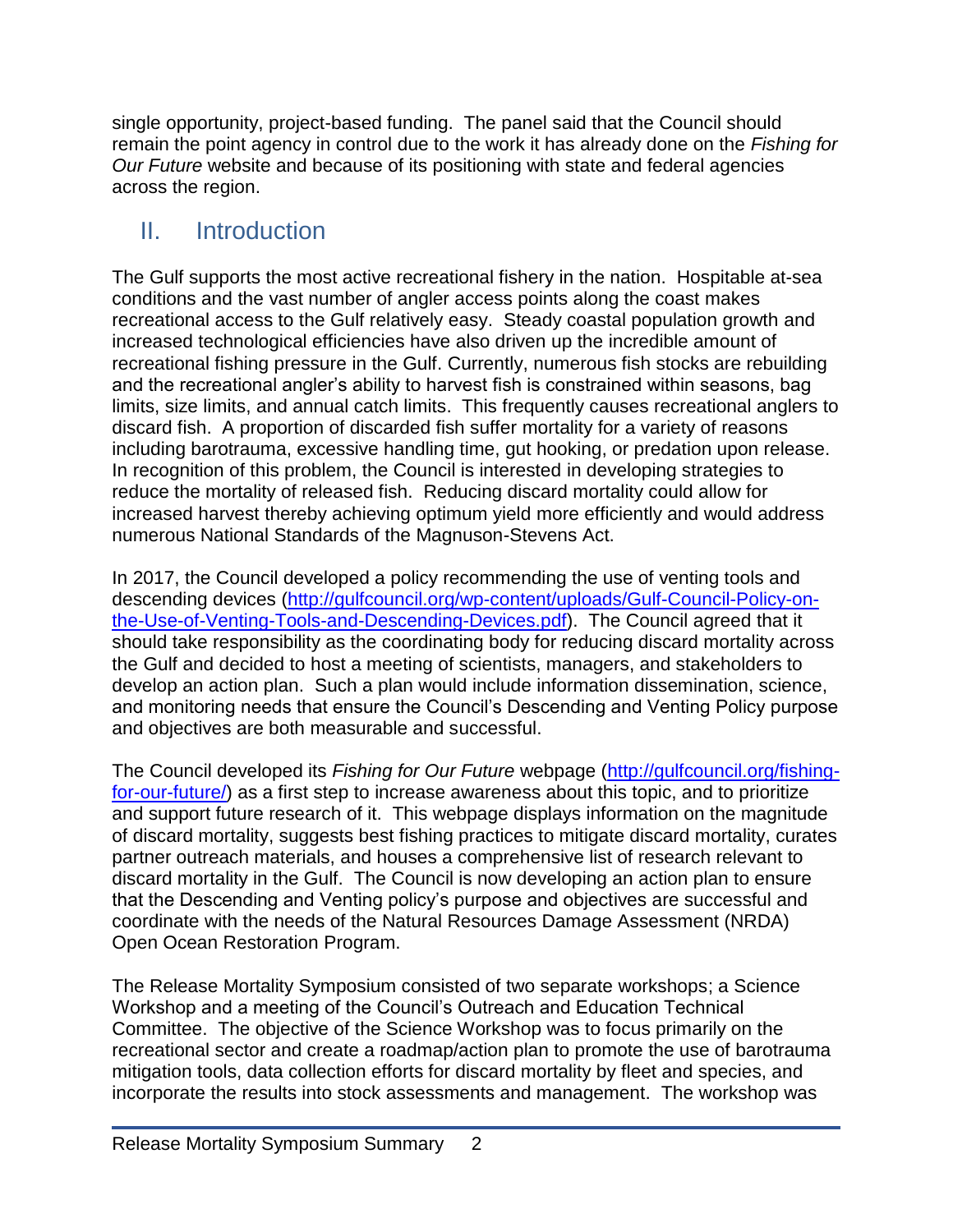populated by a panel of invited scientists, managers, and fishermen and facilitated by staff from the Council and Florida Sea Grant. The Outreach and Technical Committee's objective was to make recommendations about how to effectively communicate best fishing practice recommendations to reduce recreational discard mortality. Meeting materials and presentations are archived at

[http://gulfcouncil.org/meetings/technical/archive/.](http://gulfcouncil.org/meetings/technical/archive/)

## a. Magnitude of Discard Mortality of Reef Fish in the Gulf of Mexico

<span id="page-5-0"></span>Discards in the recreational fishery exist for a variety of reasons, many of which are related to regulations. Fish are discarded because they're under the minimum size limit, out of season, or because anglers have already retained their bag limit, and some fish are voluntarily discarded because anglers prefer to catch and release. In the Gulf, discard mortality is a big problem. Growing populations of people and fish intensify the magnitude of discards. Reducing dead discards could extend fishing opportunities or allow for novel management approaches.

The Council, in collaboration with the National Oceanic and Atmospheric Administration (NOAA) Southeast Fisheries Science Center (Science Center), created a *Discard Dashboard* to display the magnitude of discards over time. That tool is currently housed on the Council website at [http://gulfcouncil.org/fishing-for-our-future/,](http://gulfcouncil.org/fishing-for-our-future/) and displays discard data on red snapper, gag, and greater amberjack. The data used in the tool is based on the most recent stock assessments for each species and some estimates are associated with high levels of uncertainty. Discard data is often less well-known than other types of fisheries information used in management. The imprecise estimates are a result of numerous factors including: errors associated with self-reported data, small sample sizes, changes in fishing behavior, and seasonal effects.

The NOAA Science Center created a decision support tool that allows users to simulate changes in discard mortality rates to evaluate how over fishing limit recommendations would be impacted for red snapper, gag, and greater amberjack. The tool interacts with the stock assessments and the accuracy of results is directly dependent on the accuracy of current discard mortality rate estimates. The current red snapper discard mortality rate is 12%, split into closed and open seasons. If red snapper discard mortality is eliminated entirely, this would increase the overfishing limit by 8.5%, if discard mortality is cut in half, then the overfishing limit would increase by 4.5%. For greater amberjack, eliminating discards would allow for a 16% increase in the overfishing limit, while a 50% reduction in discards would yield about an 8% increase in the overfishing limit. Gag grouper could potentially experience a 120% increase in the overfishing limit if discards were eliminated but, this may not be realizable because annual landings have been less than that of the annual catch limits in recent years.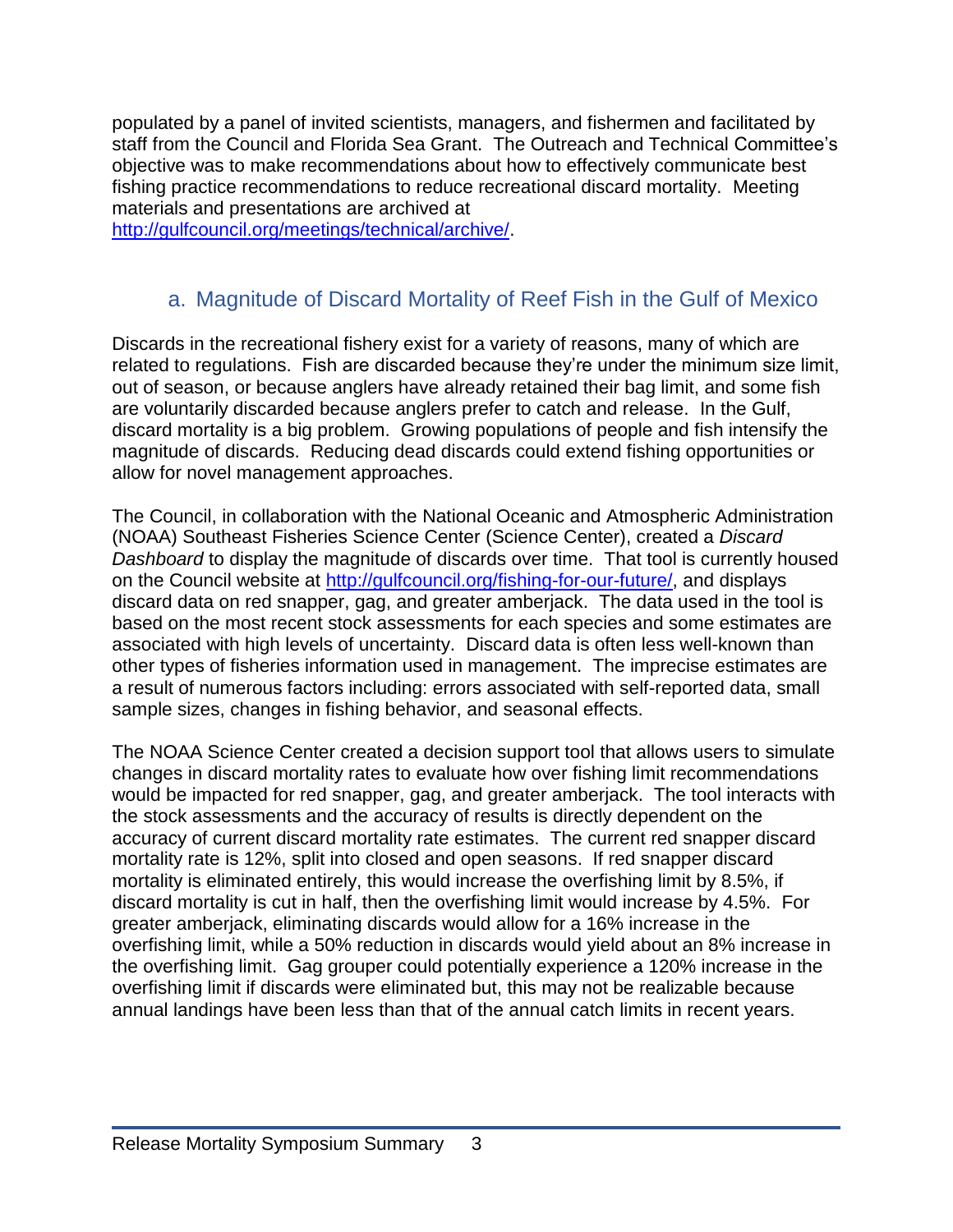### <span id="page-6-0"></span>b. A Synopsis of Research on Recreational Fishing Practices and Discard Mortality

Research that is either directly or tangentially related to discards and discard mortality is already being conducted across the Gulf.

The Eastern Gulf is characterized by a broad, shallow shelf, so anglers have to go far offshore to get into deeper water. However, over half of the fishing effort in the Gulf takes place in the Eastern Gulf, so even low morality rates can lead to a significant amount of removals. Also, in the Eastern Gulf, temperatures are relatively high and predators including sharks, dolphins, goliath grouper, and barracuda are prevalent, so release mortality is often associated with factors other than barotrauma. Understanding discard mortality requires ongoing, comprehensive studies that account for spatial and temporal distribution of fishing effort; selectivity; gear; and release methods. In the Eastern Gulf, both conventional and acoustic tagging studies are being conducted to measure all sources of mortality. Observers ride along on a subset of for-hire trips to observe discards and record location and depth of capture; hook size and type; species and length; condition of fish; and release method. Studies have also been conducted to understand the relative survival of fish that are released on the surface versus fish that are rapidly recompressed. The Eastern Gulf also participates in the ITag network, an array of receivers placed throughout the Gulf to learn more about fish movement.

In the Northern Gulf there is intense fishing pressure, and access to deeper waters is relatively easy. Studies have shown that descenders work well, but in some years, predation is so intense in this area that dead discards are hard to avoid. Studies have been conducted to estimate the survival of discarded red snapper using acoustic telemetry. Scientists experimented with cage releases to deter predation and found that dolphins learn to directly target cages and remove fish. Sharks are attracted by cages, but dropping them close to the reef allows fish to swim directly to shelter and remotely opening cages also deters shark predation. Using cages to descend fish does require hardbottom because muddy, silty bottom can surround cages and cause death due to low dissolved oxygen. It was noted that survival often seems to be associated with bringing fish up quickly and releasing them quickly using a dehooking device, and this is especially true in shallower waters.

Generally, there is less intense fishing pressure in the Western Gulf, and some fish stocks are more abundant in the region. Studies have been conducted to estimate the survival of discarded red snapper using acoustic telemetry. This has been useful in comparing the performance of different release tools to reduce discard mortality and also helps to quantify delayed mortality. In the summertime, non-vented fish have poor rates of survival, and in other seasons mortality was similar for vented, descended, and non-vented fish alike. It was also found that descending provides more benefits in shallow waters and the deeper you go, survival rates become more similar for descending and venting. Scientists in the Western Gulf conducted a Gulf-wide survey of recreational anglers that was coupled with some ride-along observations. The survey found that a majority of fishermen stay within 30 miles of shore and that most fish in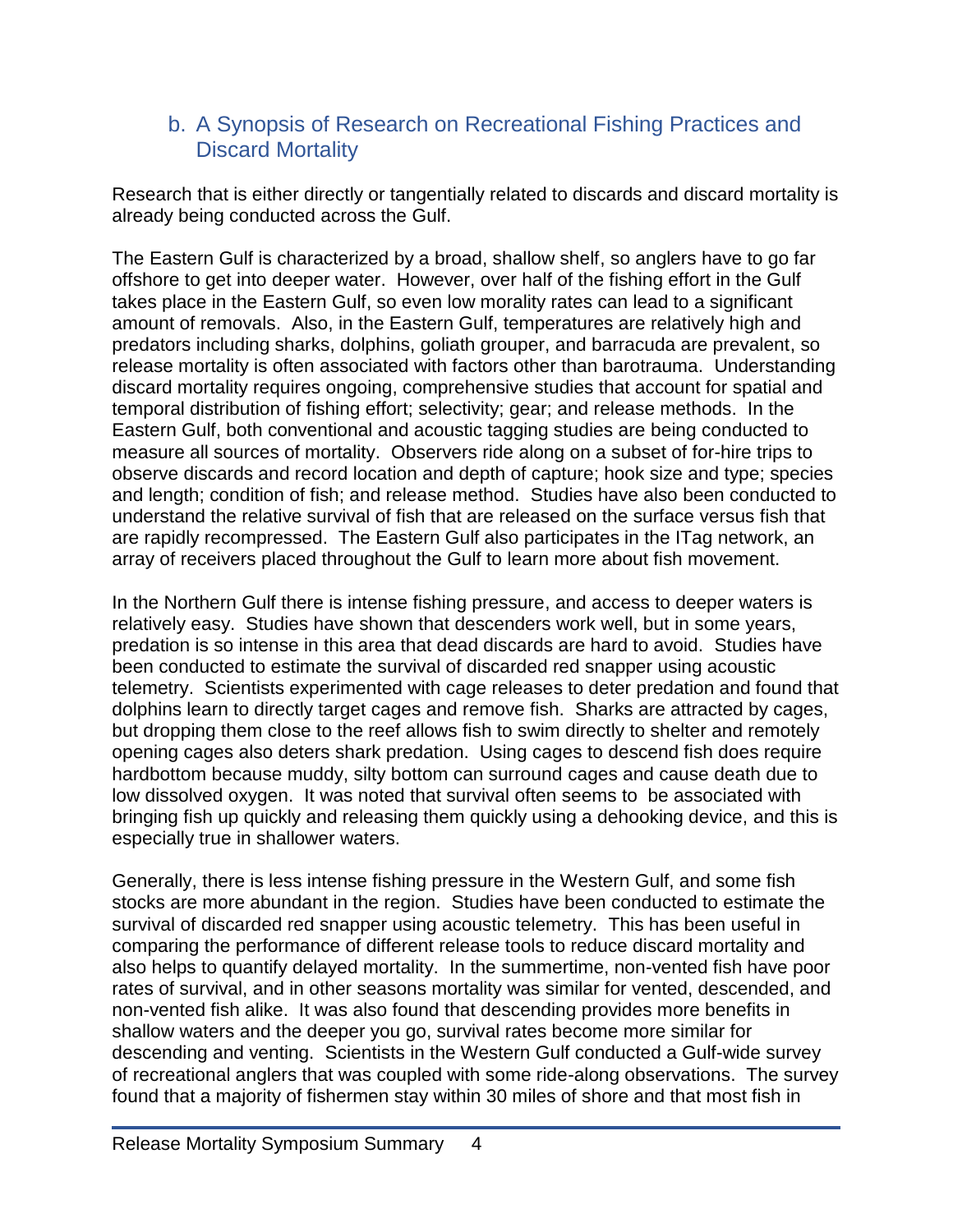depths less than 125 feet. A high proportion of anglers vented fish, while only a small fraction had any knowledge of descending devices. After using the SeaQualizer descending device, a majority of private and charter boat operators preferred it to venting, while headboat fishermen still preferred venting tools.

### <span id="page-7-0"></span>c. West Coast Success Story: Yelloweye Rockfish Barotrauma Mitigation and Incorporation into Management and Stock **Assessments**

Fisheries management off the Pacific coast of the United States has successfully improved recreational opportunities for yelloweye rockfish by actively reducing discard mortality. Groundfish stocks experienced deep declines during the 20<sup>th</sup> century and effective management measures including: time and area restrictions, bag limits, and no-retention of overfished stocks, stopped over fishing from occurring. All but one stock, yelloweye rockfish, was rebuilt through these efforts.

In an effort to improve recreational fishing opportunities while continuing to successfully manage healthy fish stocks, managers, academics, and fishermen took the initiative to get involved to find novel ways to reduce discard mortality. Together they found numerous ways to descend fish to reduce barotrauma related mortality. The Pacific Fisheries Management Council and its partners endeavored to bolster estimates of discard survival and improve rockfish stock assessments. Additionally, state recreational catch and effort surveys were modified to collect data on depth of capture of released rockfish and at-sea observers recorded disposition of discarded fish on forhire vessels. These efforts resulted in better estimates of release mortality by depth and species. Ultimately, this has allowed the Council to apply survival credits to the fishery and relieve constraints to fishing opportunity.

# <span id="page-7-1"></span>III. Release Mortality Risk and Mitigation

A variety of factors affect the likelihood that a fish will survive post release. Variations in species biology; at-sea conditions such as dissolved oxygen, depth and seasonality; the fishermen's skill level such as fight time; and release techniques all contribute to the condition of fish upon release. This makes it difficult to create simple, unilateral recommendations on best fishing practices across the Gulf. Sometimes, varying factors compound one another and create situations where firm guidance on how to best handle fish and devices to minimize release mortality can actually result in greater harm. For example, under certain conditions the use of a descending device to mitigate barotrauma could be considered a 'best practice'; however, if anglers are catching fish at a rate faster than they can be descended, it might *not* be most beneficial to extend the surface time of those fish as they wait on a deck to be descended. In this scenario, it might be more beneficial to quickly dehook the fish with minimal to no handling, or to vent the fish.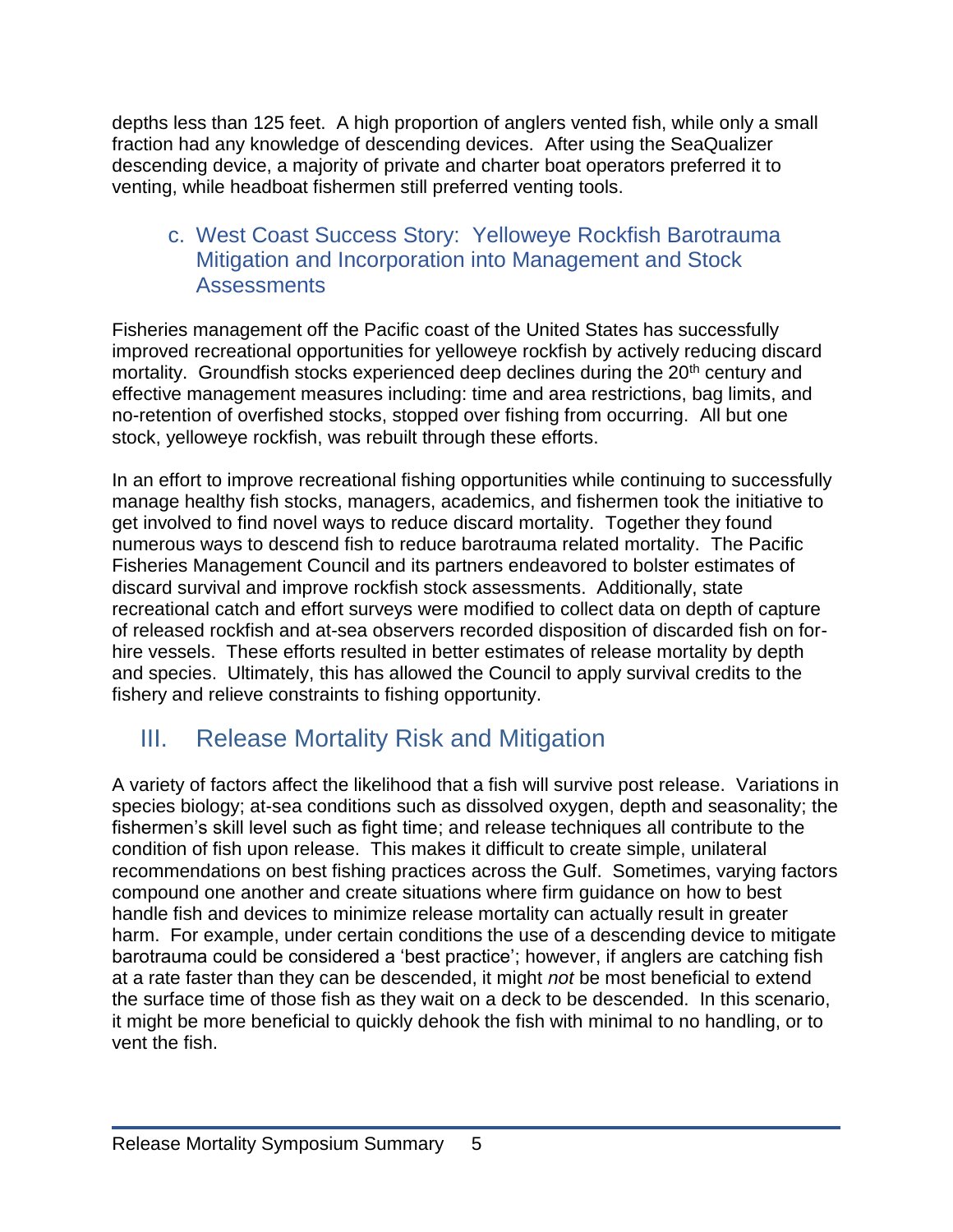## a. Risk Factors Contributing to Mortality after Release

<span id="page-8-0"></span>The panel identified a suite of different factors that affect the probability that a fish will experience barotrauma. At the beginning, this discussion was focused specifically on barotrauma, but it became apparent that barotrauma was not the only factor contributing to post-release mortality. In fact, barotrauma was identified as only one contributor to overall release mortality because a majority of anglers fish in relatively shallow depths. The panel recognized that focusing on mitigating barotrauma alone may not achieve the desired result. In fact, improper mitigation could cause unnecessary mortality if other factors that contribute to release mortality, such as hook placement, surface time, or depredation, are not considered.

The panel recognized that different risk factors would affect each species differently. For example, hogfish are very susceptible to barotrauma mortality at shallower depths than most species, while greater amberjack are more susceptible to post-release mortality from increased fight time.

With that in mind, the panel compiled a general list of factors that contribute to release mortality and, when possible, stratified the risk associated with each factor by identifying what would constitute a high, medium, or low amount of risk. Then, the panel identified the risk factors that have the most affect on post-release mortality (The most important risk factors are highlighted in green on the risk matrix).

Depth of capture was identified as a major contributor to the likelihood that a fish would experience post-release mortality. The deeper a fish is harvested, the more vulnerable it is to barotrauma; and fish harvested from below 200 feet will almost always require some type of barotrauma mitigation. The panel said that most fish caught in depths less than 50-65 feet would not be severely impacted by barotrauma. In this case, other risk factors would be larger contributors to post-release mortality. The amount of time a fish spends out of the water and the manner in which it is handled are directly related to its chance of survival. Shorter surface intervals and less handling are associated with a greater chance of survival. Water temperature is another factor contributing to release mortality. Warmer waters create greater risk, and temperatures above 80℉/30℃ contribute to increased mortality upon release. Increased water temperature is closely related with reduced dissolved oxygen levels. The panel noted that fish being returned to environments with low dissolved oxygen levels were less likely to survive release. The panel also identified hook placement as a major contributor to post-release mortality. Fish hooked in the gut have a low chance of post-release survival. The panel mentioned that it supported the regulation requiring the use of non-stainless-steel circlehooks when fishing with natural bait because it helped avoid gut-hooking. Additionally, the amount of time a fish spends fighting on the hook increases the likelihood that it will die upon release. Finally, it was noted that the presence of predators in the water upon release would negatively impact fish survival. It is important to note that the panel realized that many of these risk factors are related and either affect one another or can be nested within one another.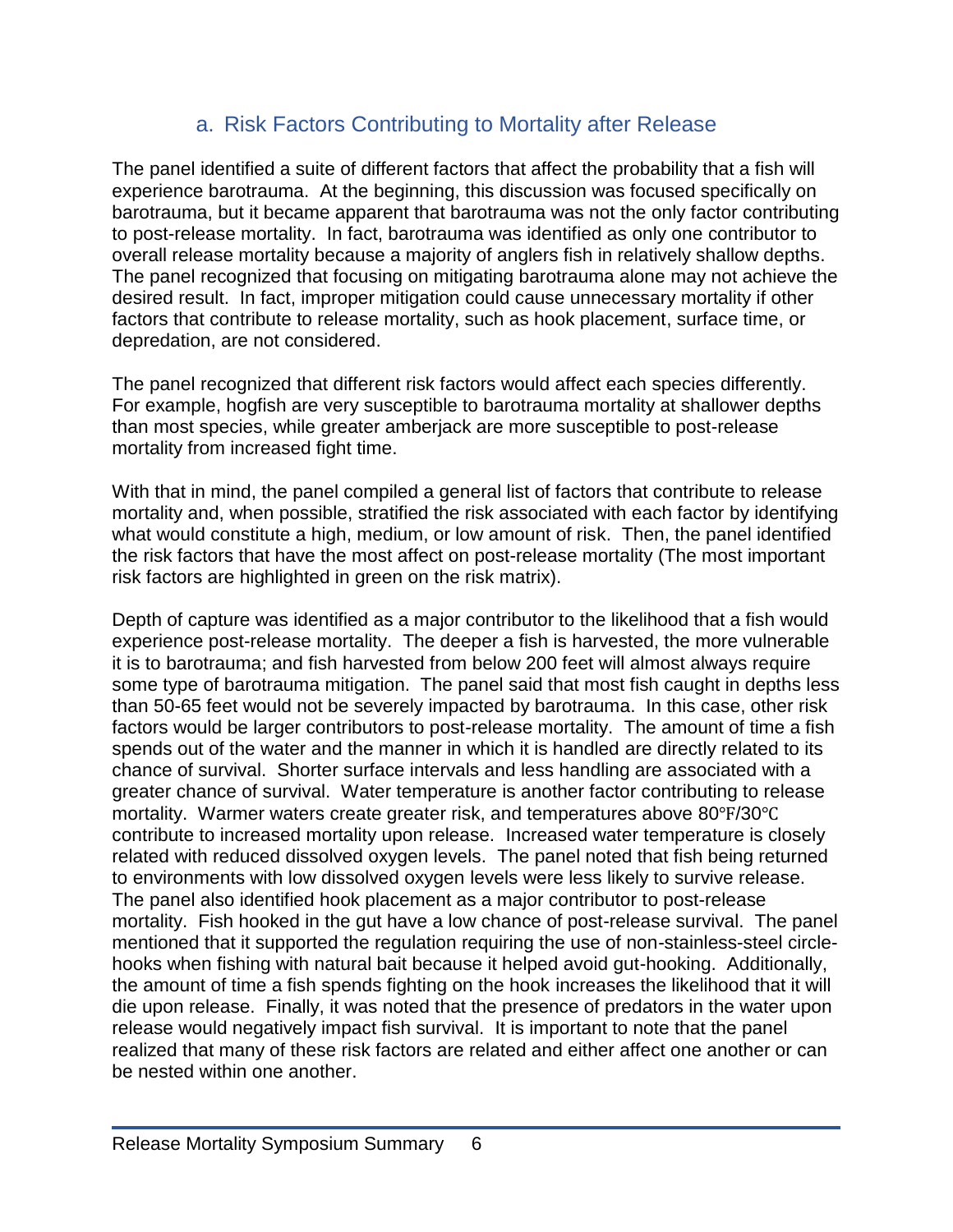| <b>Risk Factor</b>                                         | <b>Low Risk</b>                                              | <b>Medium Risk</b>              | <b>High Risk</b>                          |
|------------------------------------------------------------|--------------------------------------------------------------|---------------------------------|-------------------------------------------|
| Depth of capture                                           | $50$ ft                                                      | 50 - 100 ft                     | $>100$ ft                                 |
| <b>Water Temperature</b>                                   | <70°F / <20°C                                                | 75-79°F / 20-<br>$30^{\circ}$ C | above 80°F/<br>$>30^{\circ}$ C            |
| Hook mortality -<br>placement                              | Lip                                                          |                                 | <b>Gut or Gill</b>                        |
| <b>Fight time</b>                                          | "short"                                                      |                                 | "Long"                                    |
| Handling time at the<br>surface (also species<br>specific) | "short"                                                      |                                 | "Long"                                    |
| Dissolved Oxygen (DO)                                      |                                                              |                                 | $< 2$ mg/l                                |
| <b>Predators</b>                                           |                                                              |                                 | Dolphins in area                          |
| Depth of release                                           |                                                              |                                 |                                           |
| Air Temp/differential                                      |                                                              |                                 | $10^{\circ}F$                             |
| Season                                                     | Winter                                                       |                                 | Summer                                    |
| <b>Fish Size</b>                                           |                                                              | 10 - 12 lbs                     | $>12 - 15$ lbs                            |
| Hook type                                                  | Circle                                                       | J-hook                          | Treble                                    |
| Susceptibility to hook<br>mortality                        |                                                              |                                 |                                           |
| <b>Fish Feeding Behavior</b>                               | Aggressive feeders<br>are less likely to<br>swallow the hook |                                 | Voracious<br>feeders who gulp<br>the bait |
| Moon phase or anything<br>else impacting "the bite"        |                                                              |                                 |                                           |
| Thermocline                                                | thermocline is absent                                        |                                 | thermocline is<br>intense                 |
| Depth of bait/hook                                         | at the surface                                               |                                 | on the bottom                             |
| Number of hooks in the<br>water                            | less anglers                                                 |                                 | more anglers                              |
| Speed of "the bite"                                        | Slow                                                         |                                 | high                                      |
| Angler experience                                          | High                                                         |                                 | low                                       |
| <b>Environmental conditions</b><br>(current, wave height)  |                                                              |                                 |                                           |
| Fish Ecology/behavior                                      | highly mobile/low<br>catchability                            |                                 | high site fidelity                        |
| Handling methods -<br>gaffs, towels, boarding<br>methods   |                                                              |                                 |                                           |
| Mitigation strategy - how<br>long does it take?            |                                                              |                                 |                                           |
| Fleet                                                      |                                                              |                                 |                                           |

<span id="page-9-0"></span>**Table 3.1.** Release Mortality Risk Matrix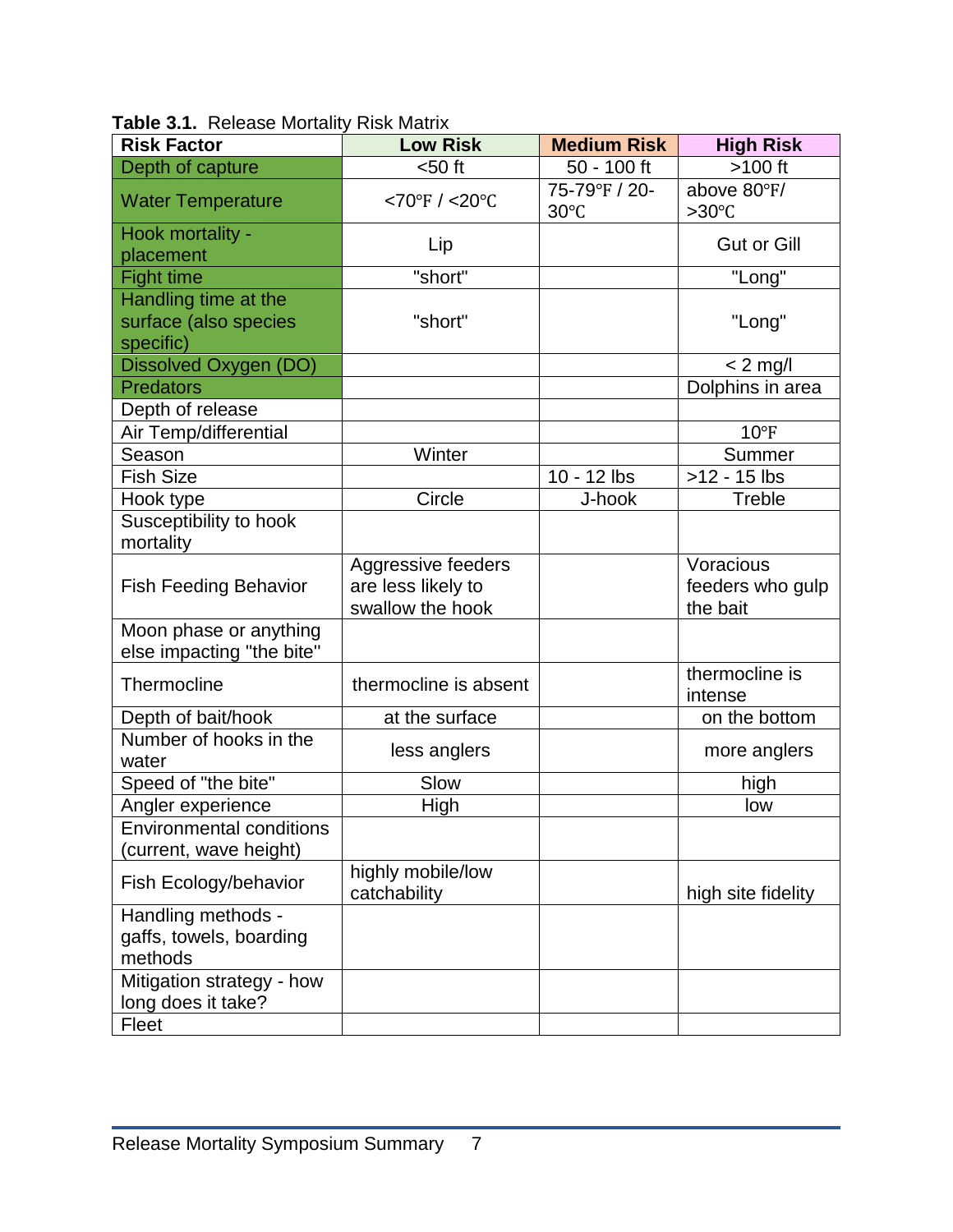## b. Best Practice Recommendations by Fleet

<span id="page-10-0"></span>The panel and audience broke into three separate, fleet-specific groups; private anglers, charter anglers, and headboat anglers. Individuals self-selected the most appropriate fleet based on their expertise. The groups were tasked with creating recommendations for best practices to minimize release mortality that was specific to their fleet. The groups were asked to consider the varying conditions identified in the risk matrix and craft recommendations with the context that ideal conditions are not always present. This encouraged the groups to consider more nuanced recommendations.

All three groups indicated that anglers should be allowed the flexibility to choose which release mortality mitigation technique to use and indicated that anglers should be provided with best practice recommendations that prepare them to make the best decision on how to handle fish under differing conditions.

The following is a brief summary of each fleet's best practice recommendations:

#### **Private Anglers**

- 1. Have a plan. Identify target species, depth, etc., and ensure you have the right tools onboard to handle the situations you'll be fishing (e.g., dehooker, venting tool, and descending gear).
- 2. Follow best practice guidance:
	- Keep fish in the water, use wet hands to handle fish
	- Minimize handling and fight time
	- Use knotless nets
- 3. If you see something, do something. Assess the situation. Descending is ideal when possible, but if not practical then vent.

The private angler group also identified the critical importance of creating consistent messaging across the spectrum of different communications methods. Universal, research-based guidelines for recreational anglers should be developed. Those guidelines should be based on depth, species, and seasonality. Anglers that target deeper depths should be prepared to have the right tools onboard, while more shallow water anglers should be aware and ready to deal with barotrauma if necessary. Species specific recommendations should inform anglers of which species suffer significant mortality even in shallow depths. Recommendations based on seasonality should be emphasized to ensure that anglers are especially vigilant and return fish to the water as quickly as possible when outside temperatures are high.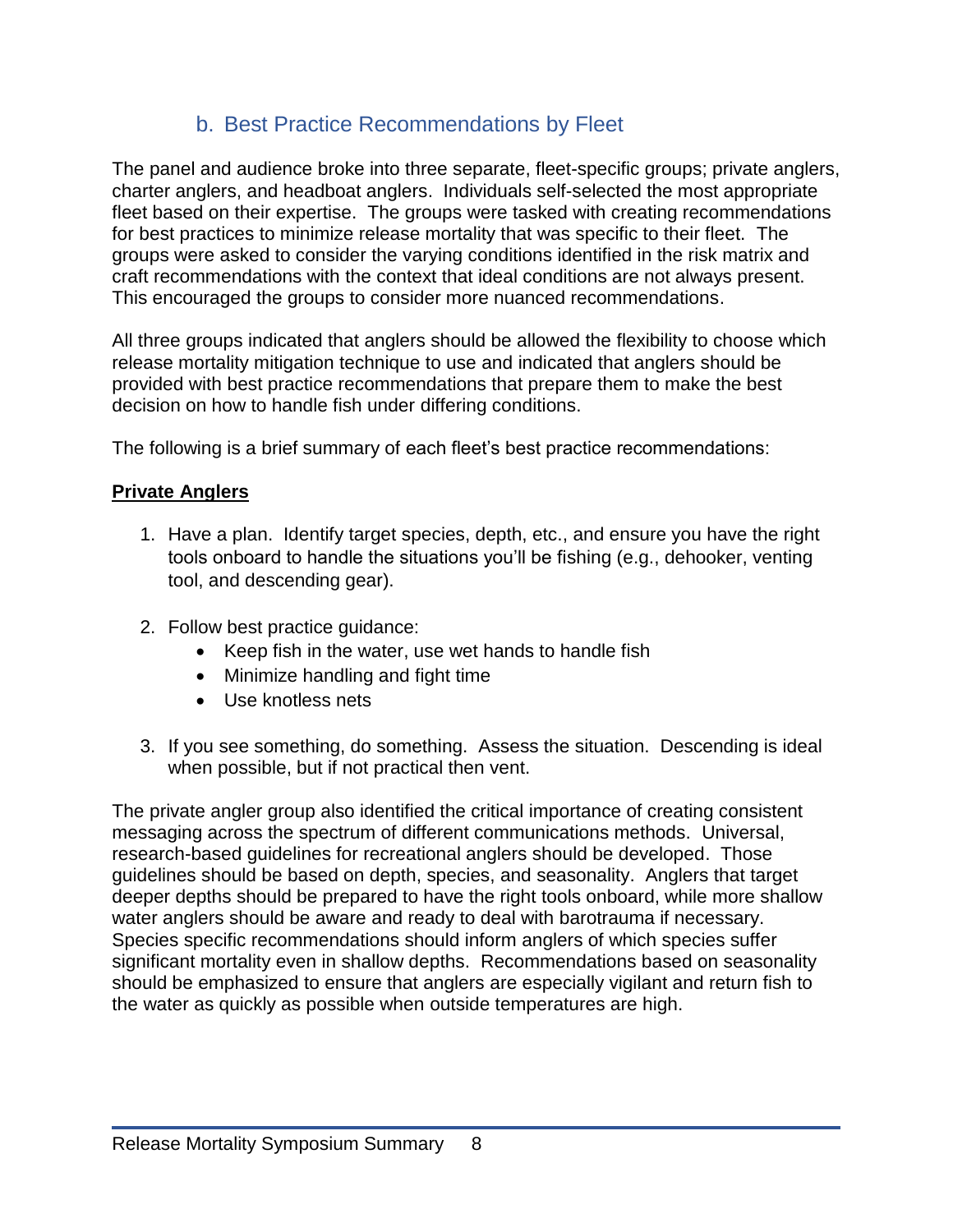#### **Charter**

- 1. Circle hooks should be used at all times.
- 2. Fight time should be minimized. Heavy tackle should be provided when feasible, although this could deter the bite and some trips or operations specifically provide light tackle fishing experiences.
- 3. Descending is the gold standard in the right conditions, but not always feasible. Descending multiple fish at one time is not practical because of the weight and hardware required to operate a device capable of descending numerous fish. Descending is recommended in deep water.
- 4. Do what you can because best practices are situational.

The charter group discussed a charter association in the western Gulf that requires its members to follow certain release mortality mitigation practices through a 'conservation covenant.' According to this covenant, which is still being drafted, members agree to use SeaQualizer descending devices when necessary. This could serve as a model for other organizations and allows fishermen to regulate themselves for the good of their fleet and resource, rather than a blanket regulation that mandates the use of a specific device.

#### **Headboat**

- 1. Venting is recommended as a primary means of mitigating barotrauma. Most trips are relatively shallow, so descending is not critical.
- 2. Proper dehooking is just as important as barotrauma mitigation.
- 3. Undersized or out-of-season fish should be thrown back as quickly as possible. Minimizing handling takes precedence.
- 4. Floaters should not be tolerated and customers should be encouraged to take responsibility for the survival of their fish.
- 5. Vulnerable species such as hogfish and gray triggerfish should be identified and addressed with extra care.
- 6. Legal fish that are obviously imperiled and not likely to survive should be retained.
- 7. Model anglers should be allowed to select their method of release mortality mitigation based on situation.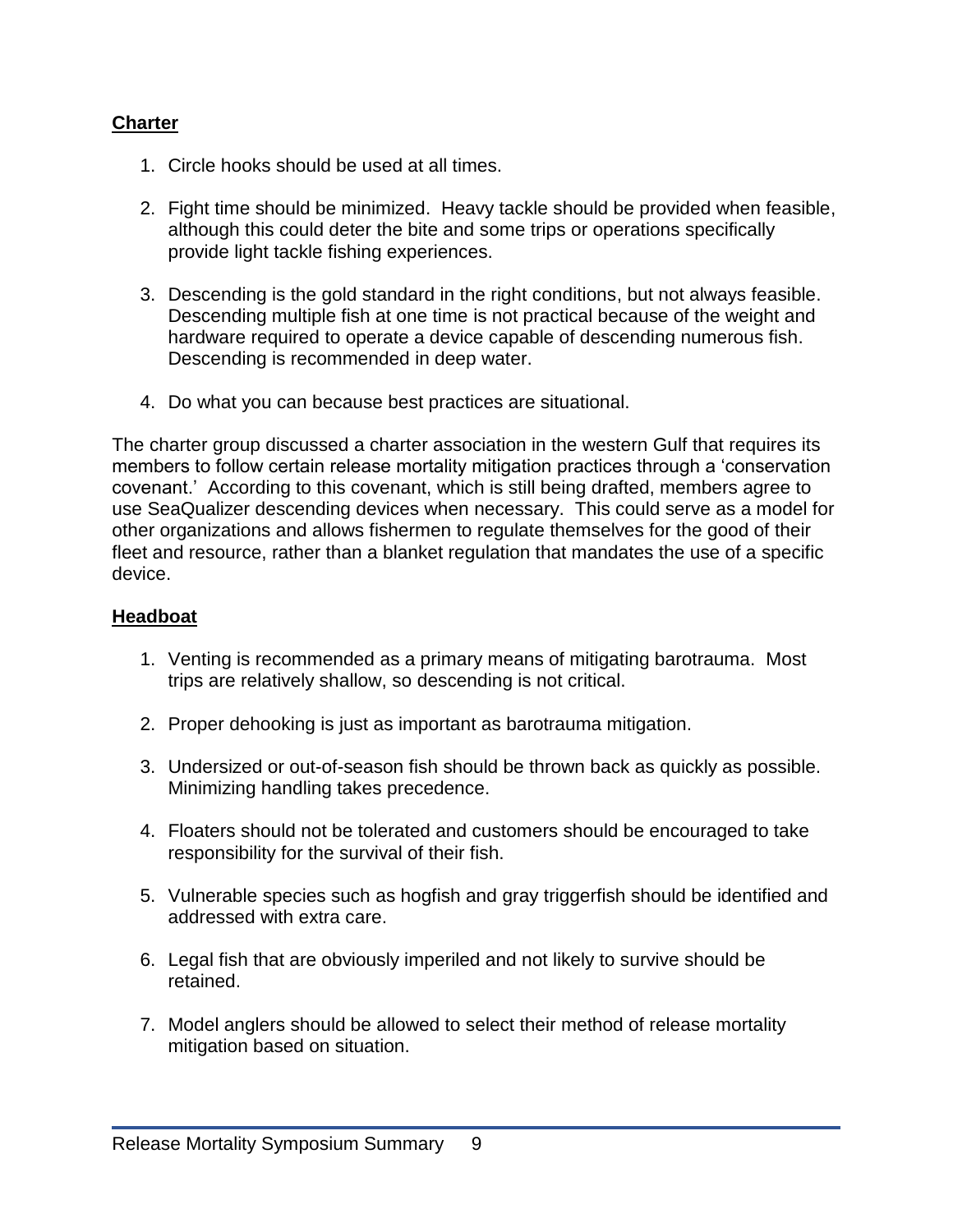The headboat group emphasized the importance of angler education. It suggested that captain and crew should take responsibility for the education of anglers aboard their vessels, both by leading by example and by teaching stewardship and optimal handling methods to their customers. Education or training for captain and crew could be considered. A certification program for guides and/or anglers could teach fish handling proficiency and could be incentivized with a tool give away or even consideration of differing regulations.

# <span id="page-12-0"></span>IV. Current Science and Data Gaps

Accurate estimates of discard mortality are important because the magnitude of removals, which includes dead discards, influences the perception of stock productivity and biomass. These values directly guide recommendations on how much fish can be harvested and, consequently, affect angler opportunities to retain fish. Unfortunately, estimates of discards are often based on sparse data or are estimated using un-tested assumptions. Information on mortality rates associated with discards is non-existent in some cases, especially as it relates to specific species, fleets, or seasons (open or closed). Analysts from the Science Center stated that stock assessments would benefit from better information on the number of discards, species, depth of capture, disposition, mitigation technique used, and reason for release.

### <span id="page-12-1"></span>a. Existing Monitoring Programs and Recommendations for Improvement

Numerous programs across the Gulf collect information relevant to recreational discards and discard mortality. All of the different programs inform stock assessments, but they do not collect information on discards that is consistent. In some cases, this leaves large gaps in our regional, species specific, and fleet specific understanding of discards and discard mortality. Due to limited data, many of the monitoring programs that collect information on discards rely on self-reported angler data. Inaccuracy in reporting these data can significantly bias estimates and the related assessments. This can lead to uncertainty in the biomass estimate and health determination of the fish stock.

The following is the list of monitoring programs identified by the panel that collects information relevant to recreational discards:

- Marine Recreational Information Program (MRIP)
- LA Creel
- Florida Gulf Reef Fish Survey
- Florida Observer Program
- iSnapper
- Southeast Regional Headboat Survey
- Mississippi Tails n' Scales
- Mississippi Observer Program
- Alabama Snapper Check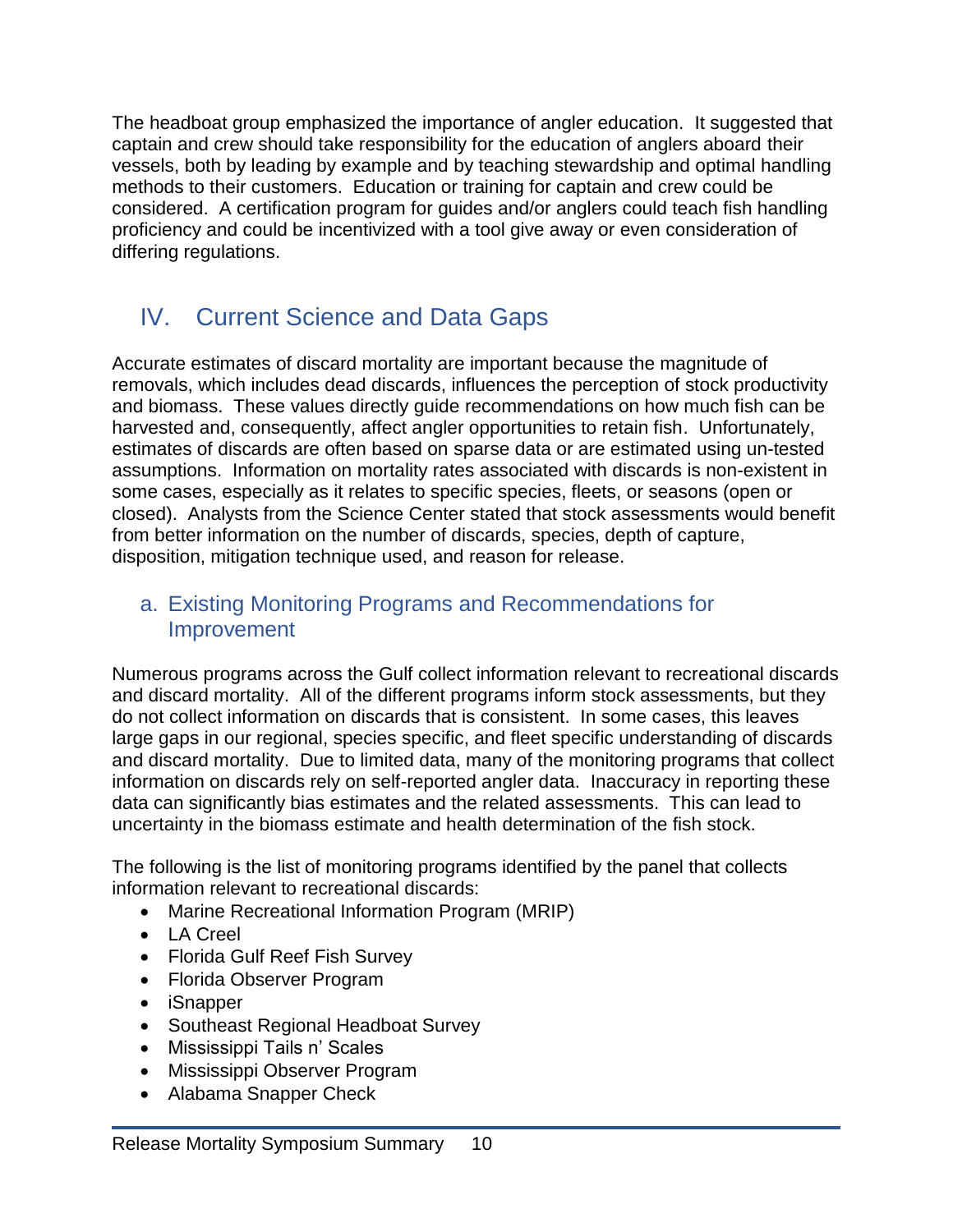- The Great Red Snapper Count
- Federal For-Hire Electronic Reporting for Charter Vessels (not yet implemented)

The panel suggested that existing surveys should continue be used and that improving those surveys, rather than creating new ones, will improve discard data collection most efficiently. Additionally, efforts should be focused on improving the data that provide the greatest gain and are most sensitive in the stock assessment models. The panel made the following recommendations about how to modify existing monitoring programs to improve discard and discard mortality estimates in the Gulf recreational fishery:

- 1. A single, Gulf-wide program would be ideal for mitigating the uncertainty surrounding discard estimates; however, this is not practical. Instead, each program should ask for consistent information on discards including the number, species, mitigation technique used, condition upon release, and depth at capture. The panel suggests that this issue would be most appropriately addressed at the Gulf States Marine Fisheries Commission. The panel also indicated that the Council should express that this is a priority to its partner agencies.
- 2. Because data on discards is primarily self-reported in nature, especially in the private angling fleet, the quality of self-reported data needs to be improved. This could be accomplished with improved observer coverage (in-person or virtual), or by pre-notifying anglers that they may be asked to provide detailed information on their discards.
- 3. While data on discards per trip do contribute to the assessments, a clear understanding of fishing effort is required to understand the magnitude of discards. Estimates of fishing effort must be improved to gain a more accurate understanding of total removals including discards and related mortality.

## <span id="page-13-0"></span>b. Prioritized Data Gaps

Throughout the workshop panelists identified numerous gaps in discard and release mortality related data. The panel was asked to categorize each gap by identifying whether it was most appropriately considered to be biological, fisheries dependent, or human dimensions based in nature. Biological data gaps are specifically related to the morphology, condition, or behavior of the fish themselves; fisheries dependent data gaps are relevant to fishing conditions and angler action; and humans dimension data focus on angler decision making and behavior. Note that in some cases, a single data gap was classified into more than one category.

Participants were asked rank the top three data needs in order of priority for each category. First priority rankings were assigned a point value of three, second priority rankings were assigned a point value of two, and third priority rankings were assigned a point value of one. The following tables show the identified data gaps with their relative ranking for each category. Data gaps without a score of zero are listed in no particular order.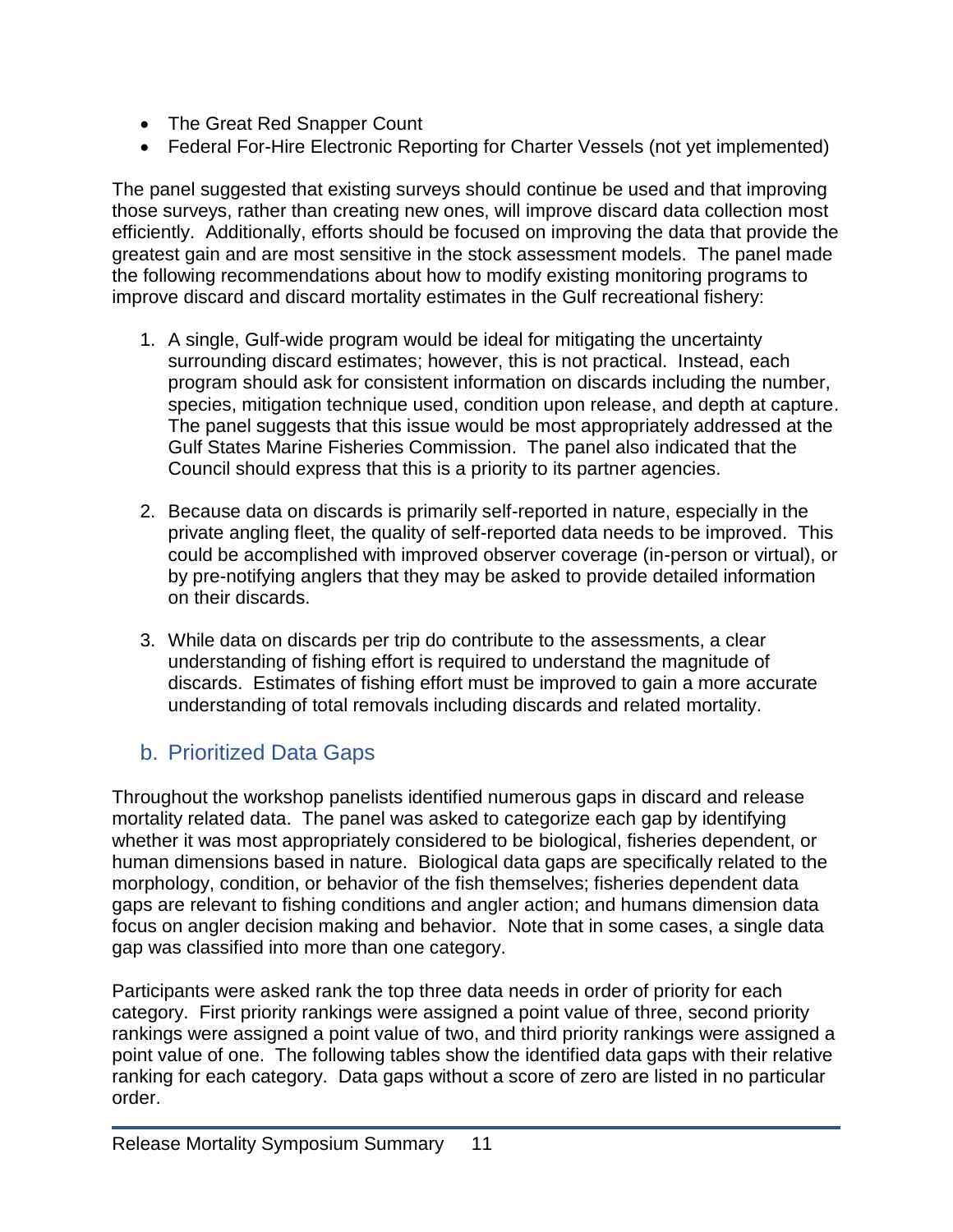<span id="page-14-0"></span>

|  | <b>Table 4.1. Prioritized Biological Data Gaps</b> |  |
|--|----------------------------------------------------|--|
|--|----------------------------------------------------|--|

| <b>Biological</b>                                    | <b>Point</b><br><b>Value</b> |
|------------------------------------------------------|------------------------------|
| Mortality estimates of species with few data         | 45                           |
| Research on best practices                           | 18                           |
| Research on predatory patterns                       | 16                           |
| Species specific research (morphology, etc.)         | 12                           |
| Improve existing data programs                       | 11                           |
| Research on surface handling time                    | 6                            |
| Research on dissolved oxygen                         | 3                            |
| Research on angler skills and released fish outcomes | $\mathbf 2$                  |
| Research on descending release depth                 | 1                            |
| Research on temperature upon release                 |                              |
| Less popular species information                     |                              |
| Catastrophic decompression                           |                              |

Biological data gaps are related to morphology, condition, or behavior of the fish themselves. In many cases, there is little to no information on the actual discard mortality of managed species in the Gulf. This is compounded by a lack of data on discards themselves. This biological data gap is a clear priority identified by the panel. A better baseline understanding of the actual rate and magnitude of discards and dead discards is essential to improving our current understanding of discards, as well as improving our understanding of how future changes to fishing practices affect discards. The panel also identified a need for more biological information to inform 'best fishing practice' recommendations. Best practice recommendations can be species dependent and rely on an understanding of fish morphology and tolerance to a variety of different conditions. The panel also noted that more research needs to be conducted on predation and the behavior patterns of predators. Depredation is a major contributor to post-release mortality and the panel highlighted a need to better understand predatory patterns and, potentially, gain insights on how to deter or avoid predatory behavior.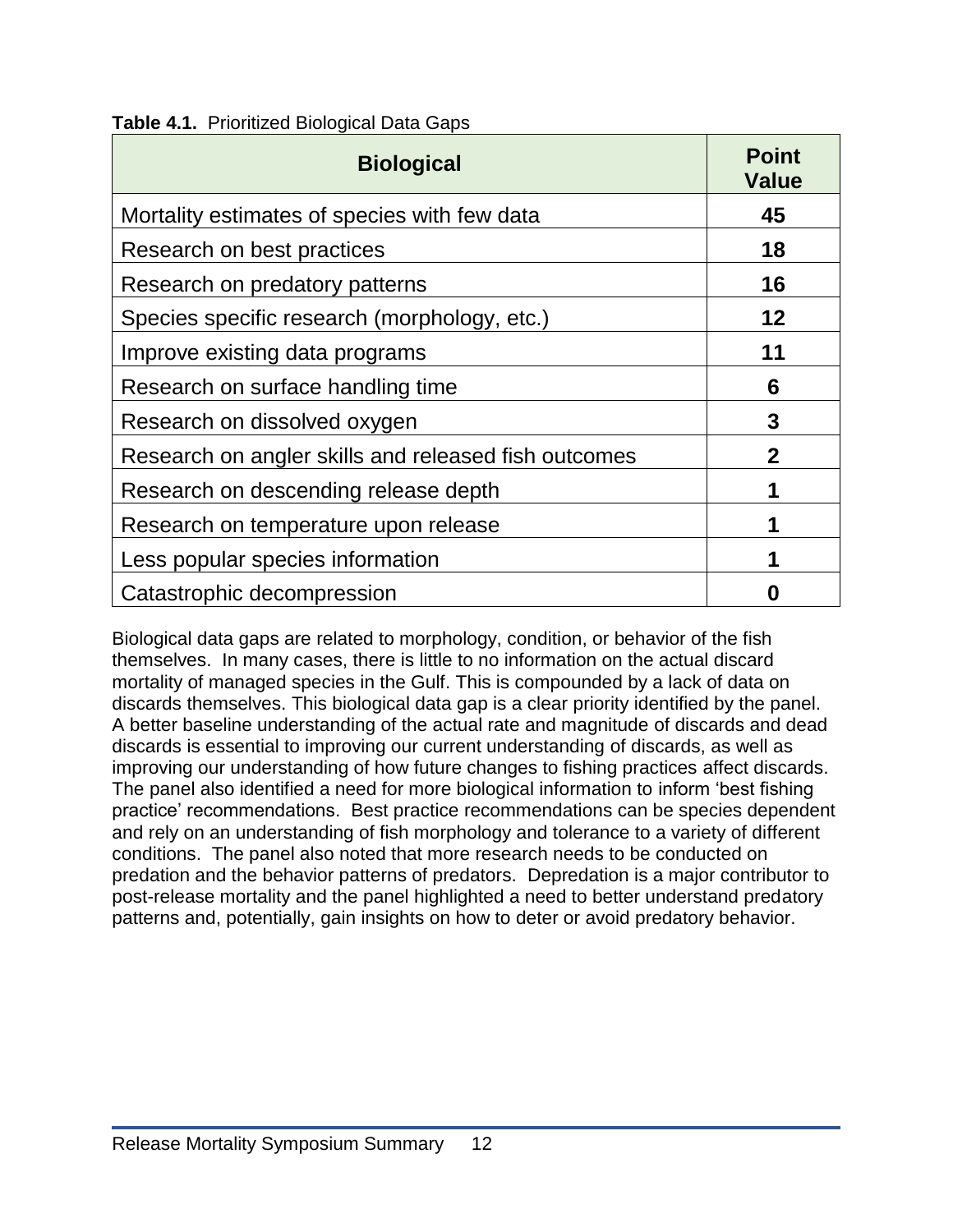<span id="page-15-0"></span>

| <b>Table 4.2.</b> Prioritized Fisheries Dependent Data Gaps |  |  |  |  |  |
|-------------------------------------------------------------|--|--|--|--|--|
|-------------------------------------------------------------|--|--|--|--|--|

| <b>Fisheries Dependent</b>                                                    | <b>Point</b><br><b>Value</b> |
|-------------------------------------------------------------------------------|------------------------------|
| Best practices based on species, gear type, depth, season,<br>and temperature | 24                           |
| Consistent discard data across all fisheries dependent<br>surveys             | 19                           |
| Optimizing existing fisheries dependent surveys                               | 16                           |
| <b>Predation during descent</b>                                               | 13                           |
| Recreational effort distribution across depth and season                      | 12                           |
| Species specific research                                                     | 7                            |
| Expand Florida observer program                                               | 4                            |
| Research on hoot/mitigation technique compliance                              | 4                            |
| Research on barbless hooks                                                    | 3                            |
| Speed of decompression and recompression                                      | $\overline{2}$               |
| Current mitigation use across sectors                                         | 1                            |
| Catastrophic decompression                                                    | 0                            |
| Research on hook injuries                                                     | 0                            |
| Descending release depth                                                      | 0                            |
| <b>Efficacy of anglers</b>                                                    | 0                            |
| Success of non-traditional release methods                                    | 0                            |
| Temperature at release                                                        | 0                            |

Fisheries dependent data gaps are relevant to fishing conditions and angler action. Research on how anglers capture and handle fish, and how their behavior contributes to the survival or mortality of fish is the fisheries dependent data gap identified by the panel as its first priority. This information will both inform best fishing practice recommendations and contribute to our understanding of how future changes in fishing practices affect discard mortality. Next, the panel determined that it was a priority to collect consistent discard data from all fisheries dependent surveys and to optimize those surveys to ensure that the most appropriate data is collected in the best way. A uniform approach to collecting discard information would bolster estimates across the Gulf and create a more accurate understanding of discards.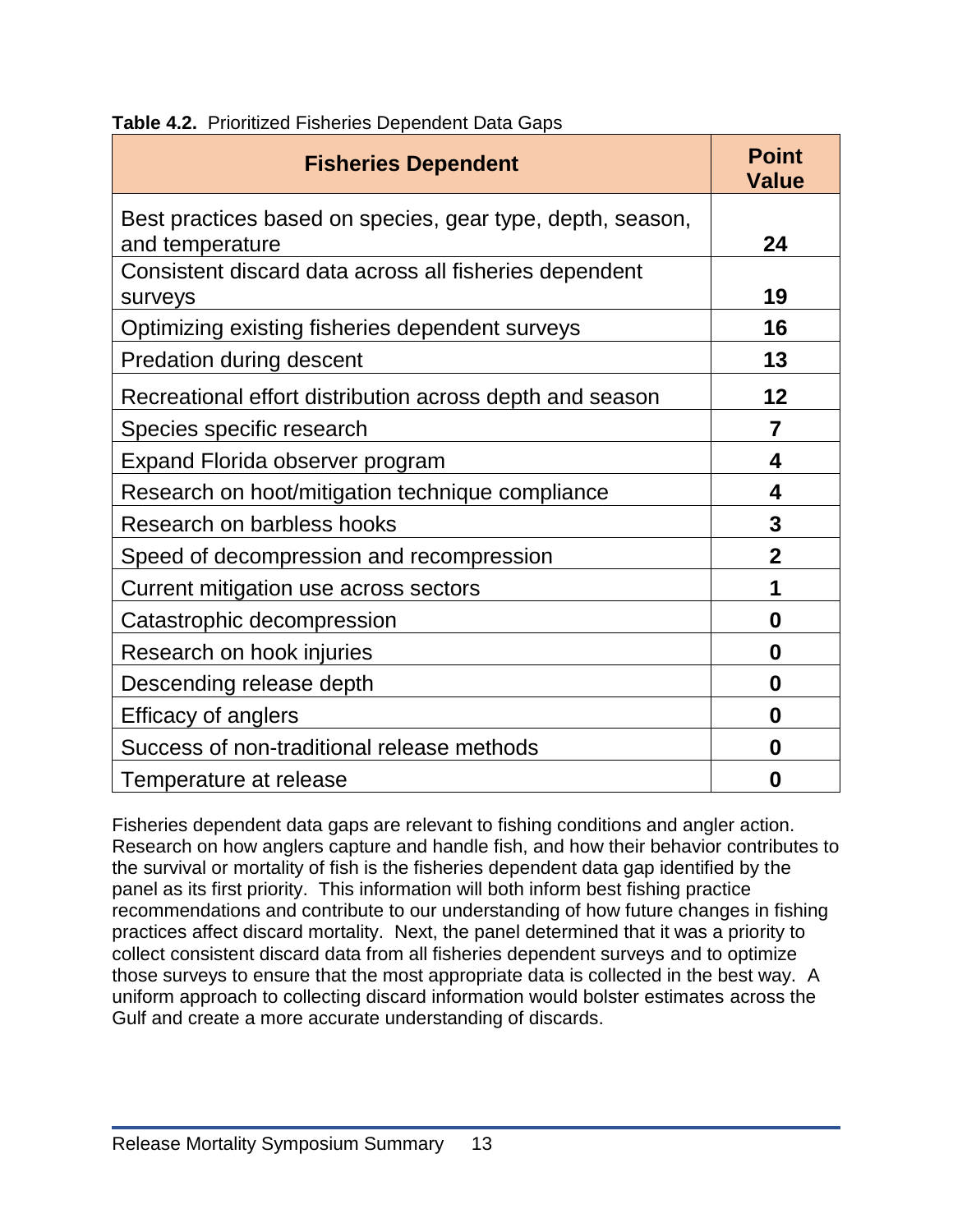| <b>Human Dimension</b>                                    | <b>Point</b><br><b>Value</b> |
|-----------------------------------------------------------|------------------------------|
| Novel ways to incentivize release mortality mitigation    |                              |
| measures                                                  | 37                           |
| Research on best practices                                | 23                           |
| Research on predatory patterns                            | 20                           |
| Optimizing existing surveys                               | 15                           |
| Current barotrauma mitigation use                         | 13                           |
| Decision making of anglers to select mitigation technique | 13                           |
| Research on the efficacy of anglers                       | 5                            |
| Perceptions of various mitigation techniques/technologies | 4                            |
| Research on barbless hooks                                | $\mathbf 2$                  |
| Research on handling time                                 | $\mathbf 2$                  |
| Research on hook injuries                                 | 0                            |
| Speed of recompression and decompression                  | 0                            |
| Barriers to weighted descent                              | 0                            |

<span id="page-16-0"></span>**Table 4.3.** Prioritized Human Dimensions Data Gaps

Humans dimension data gaps specifically focus on angler decision making and behavior. The panel identified the need for more research on novel ways to incentivize the practice of release mortality mitigation behavior. A clear understanding of angler decision making may help to promote best fishing practice behaviors. The panel prioritized the need for more research on angler decision making behind best fishing practices. The panel clearly stated that it would like to retain a suite of release mortality mitigation options and gain a better understanding of how and why anglers choose certain mitigation options. This would help to make angler choice a more successful management option. Research on predation and the ways that anglers can behave to avoid or respond to predation was also prioritized. Current recommendations tell anglers to move away from predators, however, it would be helpful to have more research on potential solutions to the problem.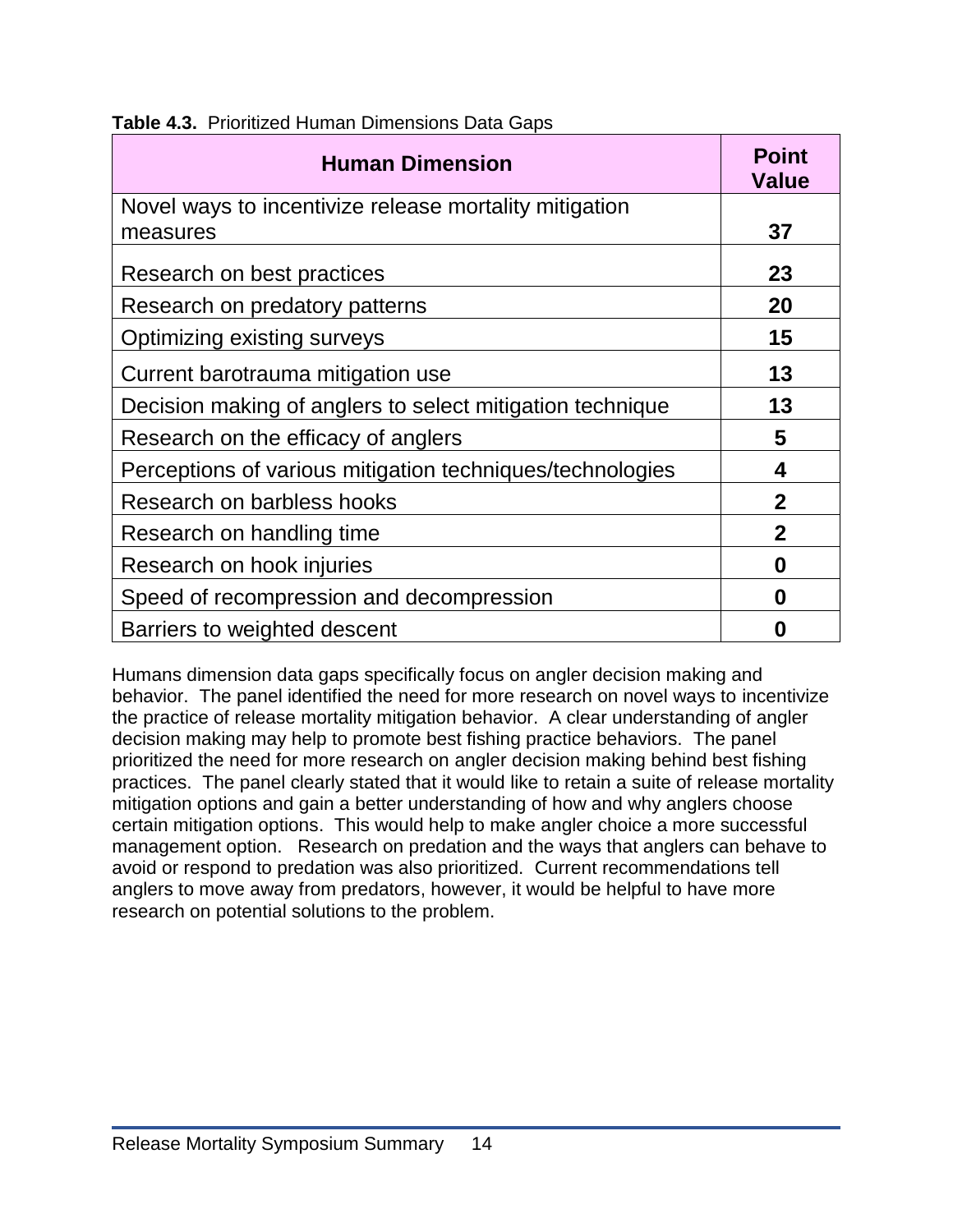## <span id="page-17-0"></span>V. Communications Strategies to Reduce Discard Mortality in Recreational Fisheries

Reducing discard mortality across the recreational fishing sector will require effective messaging and communication to promote best fishing practices. This is especially true if best fishing practice recommendations allow for angler choice in different fishing conditions.

Research conducted on recreational angler perceptions regarding the use of descending devices suggests that barriers to using descending devices include their cost and a lack of angler confidence in proper use. Research conducted on the power of subjective norms in relationship to barotrauma mitigation suggests that attitudes, social pressure, and perceived control all determine someone's desire to perform a behavior, and applying social pressure is the most effective way to increase barotrauma mitigation behaviors.

The Council's Outreach and Education Technical Committee (Committee) was convened to discuss and develop outreach and communications strategies to reduce barotrauma in recreational fisheries. The Committee quickly decided that the conversation would need to be expanded beyond barotrauma to encompass recommendations on fishing and handling behaviors to reduce release mortality as a whole. This decision was made because there are numerous things that anglers can do beyond venting and descending to improve post release survival.

The Committee highlighted the importance of achieving consistent messaging to anglers across the Gulf. It suggested that one central voice should assemble research based best fishing practice recommendations and messaging for dissemination. This "central command" website repository would be tasked with housing pertinent information on safe handling, barotrauma mitigation, and other best practices for angling. Additionally, the information repository could house stock images and footage for use by other organizations to promote the Gulf-wide consistent messaging.

The Committee suggested that the website repository and control of the project would most appropriately be housed by an agency to ensure that updates to research, recommendations, and messaging persist beyond single opportunity, project-based funding. The Committee said that the Council should remain the point agency in control because of the work it has already done on the *Fishing for Our Future* website and because of its positioning with state and federal agencies across the region. The group also recommended that the website repository where information is housed and shared should remain unbranded by the Council. It was explained that the Council may not have the public image and support necessary to effectively unify recreational anglers to promote best fishing practices.

Instead, the website repository and ultimate control should be branded as its own organization, potentially named "Fishing for Our Future", but that organization should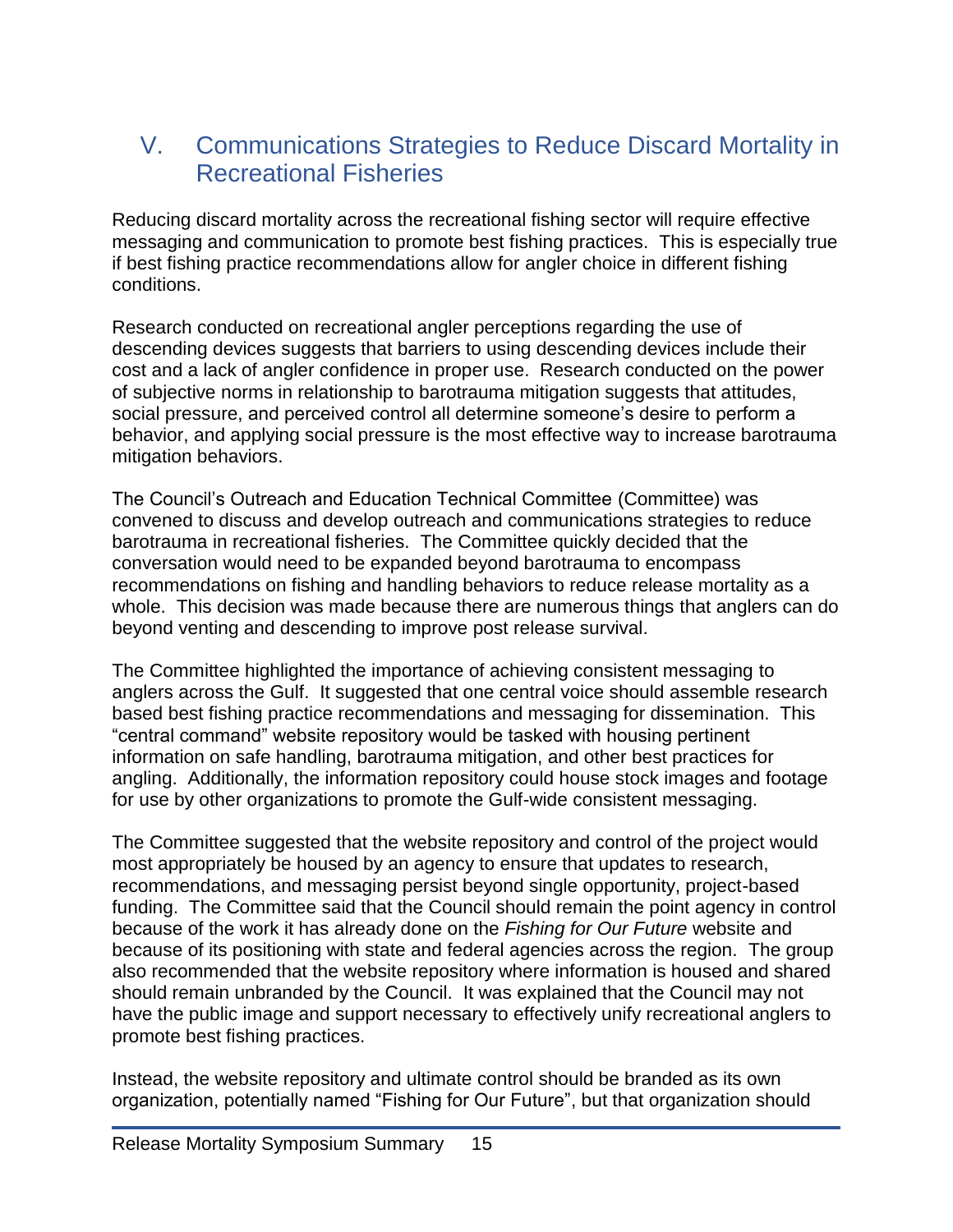have its own point person (who is potentially grant funded and housed in the Council office) and perhaps be advised by a fisherman populated steering committee. It was explained that this model would follow the Marine Resource Education Program's format where an established organization, in their case the Gulf of Maine Research Institute, handles logistics and keeps the program operational while all actions are advised by its steering committee which is populated by fishermen, managers, and communicators from the region. This would allow the "Fishing for Our Future" effort to remain "for the fishermen, by the fisherman,'' with agency support.

The Committee suggested that "Fishing for Our Future" do the following specific things to ensure that best fishing practices, including advice on the proper use of venting tools and descending devices, be communicated effectively across the Gulf:

- Curate an email list of its partners to create a feedback loop that keeps its partners and audience abreast of new information and promotes consistent messaging.
- Create narrative content for fishermen by fishermen. This will ensure that messaging aims to create the subjective norms necessary to change angler behavior.
- Draft messaging tailored to various audiences including business, organizations, and individuals. Materials should be developed to support dissemination in multiple formats including: brochures for in-person distribution, videos and web resources for on-line distribution, and lesson plans and presentations for inperson events.

## <span id="page-18-0"></span>a. Recreational Influencers across the Gulf

The Committee collaboratively created a list of businesses, organizations, and individuals that influence the fishing public. Materials and messages created by "Fishing for Our Future" should be directed at these influencers in hopes that they will help disseminate and magnify communication efforts. The Committee also suggested a number of events where it would be appropriate to disseminate best practice information directly to anglers across the Gulf. In addition to the information below, the Florida Fish and Wildlife Conservation Commission shared its database of appropriate contacts, because of the exhaustive nature of that list, it is not directly included in this published list, but has been added to the Gulf-Wide "Fishing for Our Future" contact database.

| <b>Media</b>                                         | <b>Contact</b>     |
|------------------------------------------------------|--------------------|
| Radio/TV/Local News/Social Media                     | Don Dubuc          |
| Outdoor writer/freelancer - Social Media             | <b>Todd Masson</b> |
| Outdoor television show/Local News Fishing<br>Report | <b>CT Williams</b> |

<span id="page-18-1"></span>

|  |  |  | <b>Table 5.1.</b> Gulf of Mexico Recreational Communications Influencers |  |
|--|--|--|--------------------------------------------------------------------------|--|
|--|--|--|--------------------------------------------------------------------------|--|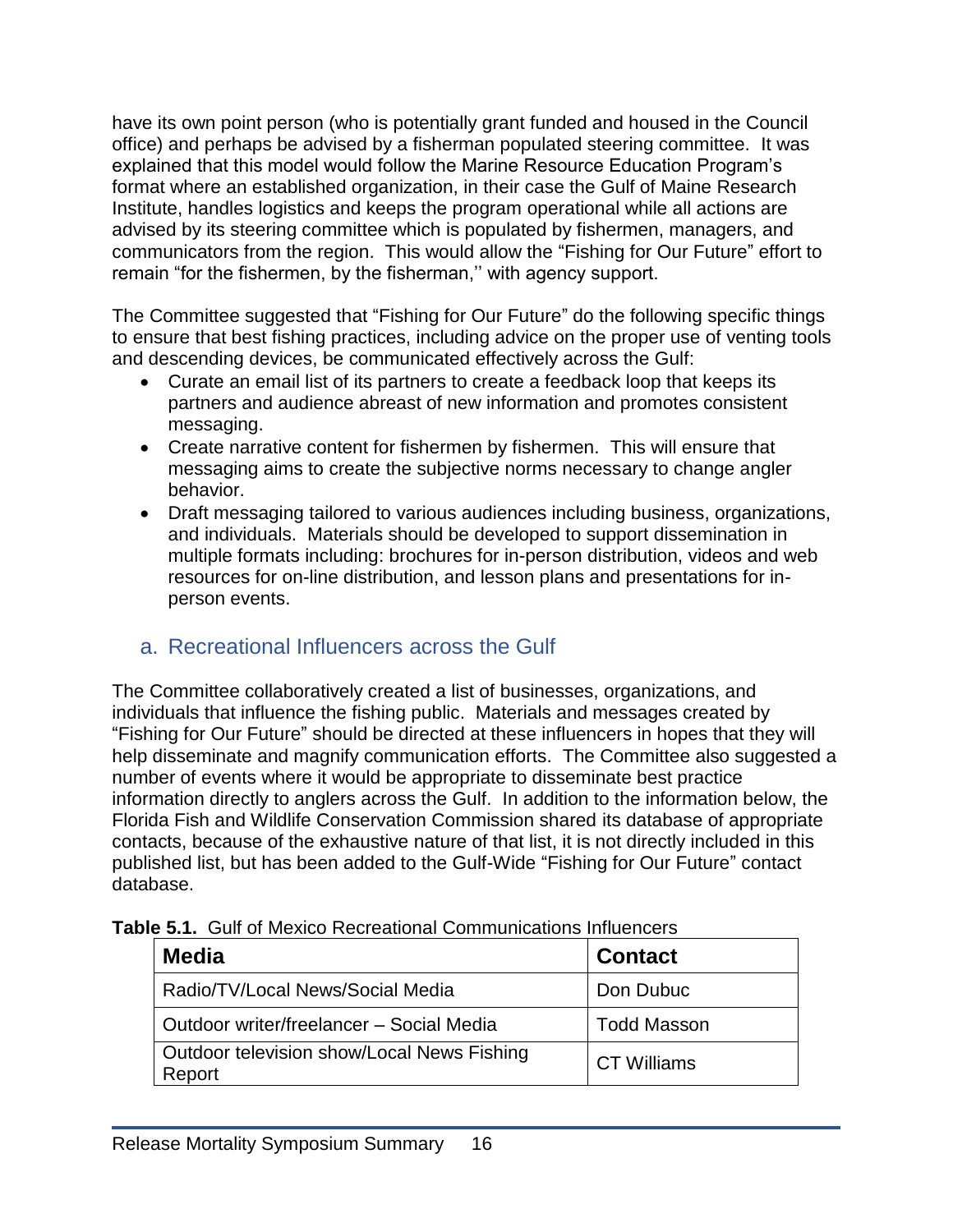| <b>Outdoor Writers Association</b>                                                                                 | Joe Macaluso            |
|--------------------------------------------------------------------------------------------------------------------|-------------------------|
| <b>Find Your Outdoors TV Show</b>                                                                                  | <b>Frank Wilem</b>      |
| World Fishing Network - host of Florida<br>Sportsman weekly Action Spotter Podcast-Florida<br>Sportsman's Magazine | <b>Rick Ryals</b>       |
| Publisher of Florida Sportsman and producer of<br>Florida Sportsman Waterman TV focused on<br>conservation         | <b>Blair Wickstrom</b>  |
| Editor of Florida Sportsman print magazine                                                                         | <b>Jeff Weakley</b>     |
| Publisher of The Fishing Wire online newsletter                                                                    | <b>Frank Sargeant</b>   |
| Freelance outdoors writer and marketing<br>specialist for fishing guides St. Petersburg                            | David A. Brown          |
| Editor Saltwater Sportsman magazine                                                                                | <b>Glenn Law</b>        |
| <b>Editor Sportfishing Magazine</b>                                                                                | Doug Olander            |
| Florida Outdoor Writers Association director                                                                       | <b>Butch Newell</b>     |
| FM Talk 106.5 outdoors program                                                                                     | Sean Sullivan           |
| Alabama Saltwater Fishing Report Podcast at<br>greatdaysoutdoors.com                                               | Joe Baya                |
| Alabama Saltwater Fishing Report Podcast at<br>greatdaysoutdoors.com                                               | <b>Butch Thierry</b>    |
| <b>WNSP Outdoors radio show</b>                                                                                    | Alan White              |
| Nautical Mile Magazine                                                                                             |                         |
| Coastal Angler magazines                                                                                           |                         |
| Florida Sportsman magazine/expo                                                                                    |                         |
|                                                                                                                    |                         |
| <b>Business</b>                                                                                                    | <b>Contact</b>          |
| Yamaha Marine Group                                                                                                | <b>Martin Peters</b>    |
| <b>Fisher-Man Guide Services</b>                                                                                   | <b>Ronnie Daniels</b>   |
| Charter fisherman Sports Unlimited Inc.                                                                            | <b>Clarence Seymour</b> |
| <b>Shore Thing Fishing Charter</b>                                                                                 | Sonny Schindler         |
| <b>Cold Blooded Fishing</b>                                                                                        | <b>Richard Rutland</b>  |
| <b>Circle H Charters</b>                                                                                           | Scott Hickman           |
| <b>Galveston Sea Ventures</b>                                                                                      | <b>Shane Cantrell</b>   |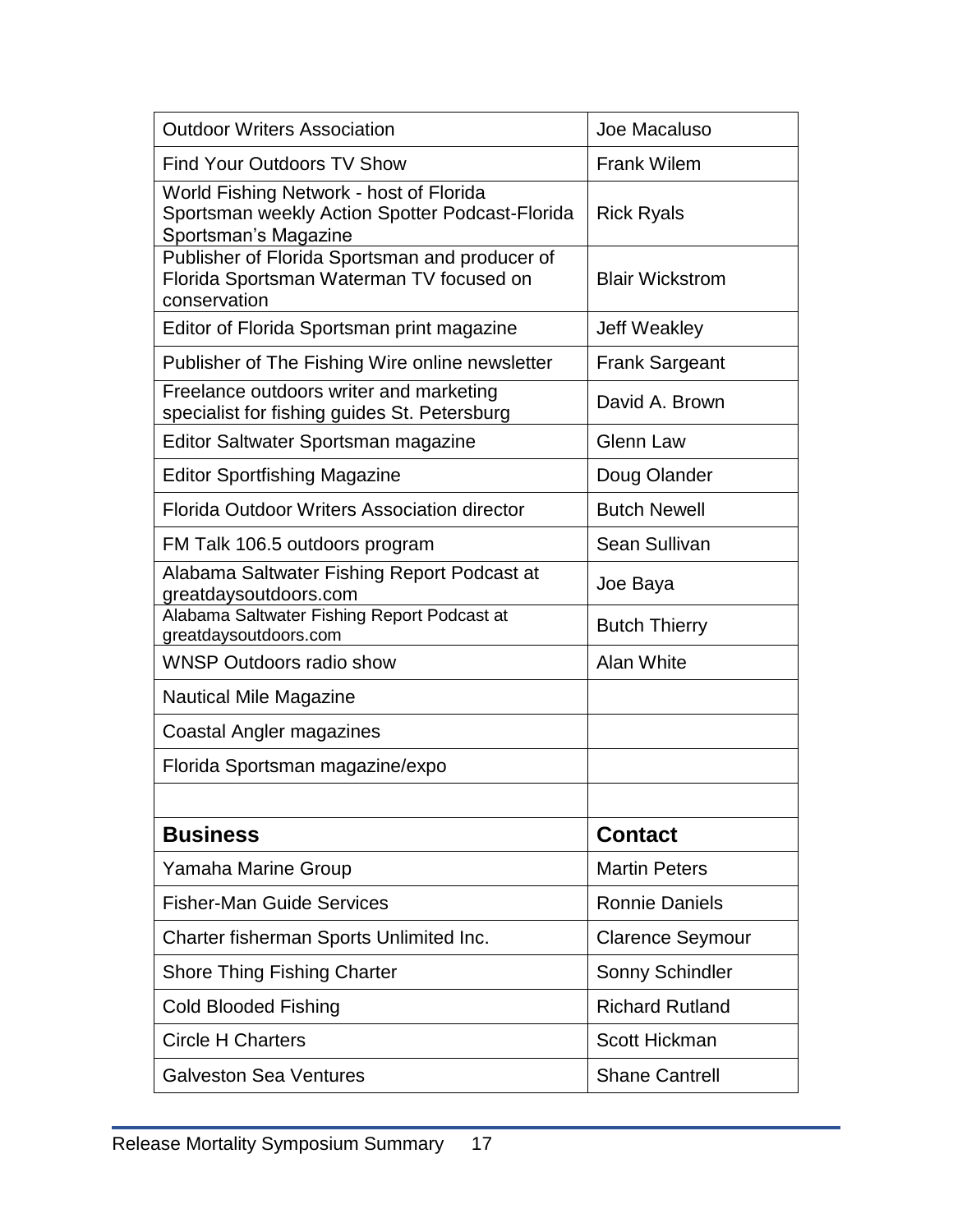| <b>Williams Party Boats</b>                        | <b>Johnny Williams</b>    |
|----------------------------------------------------|---------------------------|
| Reel Animals Fishing team (also radio show)        | <b>Mike Anderson</b>      |
| <b>Salt Strong Fishing</b>                         | Joe Simonds               |
| In charge of all Bass Pro Shops/Cabela's Pro staff | Amanda Popp               |
| Double Down Sport Fishing                          | <b>Brice Barr</b>         |
| Key West Deep Sea Fishing                          | <b>Richie Gomez</b>       |
| <b>World Angling Fishing Charters</b>              | <b>Will Benson</b>        |
| <b>Compass Rose Sport Fishing Charters</b>         | Mike Weinhofer            |
| Jim Sharpe                                         | <b>Sea Boots Charters</b> |
| <b>Yankee Captains Key West</b>                    |                           |
| Plano tackle boxes                                 |                           |
| <b>Mustad Hooks</b>                                |                           |
| <b>Flambeau Outdoors</b>                           |                           |
| <b>Fish Stix</b>                                   |                           |
| Penn Reels                                         |                           |
| <b>Rtic coolers</b>                                |                           |
| <b>Line Cutterz</b>                                |                           |
| <b>Salt Life</b>                                   |                           |
| <b>HUK</b>                                         |                           |
| <b>Bill Dance</b>                                  |                           |
| <b>Guy Harvey</b>                                  |                           |
| Orvis                                              |                           |
| <b>Academy Outdoors</b>                            |                           |
| Cabelas                                            |                           |
| <b>Dicks Sporting Goods</b>                        |                           |
| Grundens                                           |                           |
| Columbia                                           |                           |
| Costa                                              |                           |
| <b>Pure Fishing</b>                                |                           |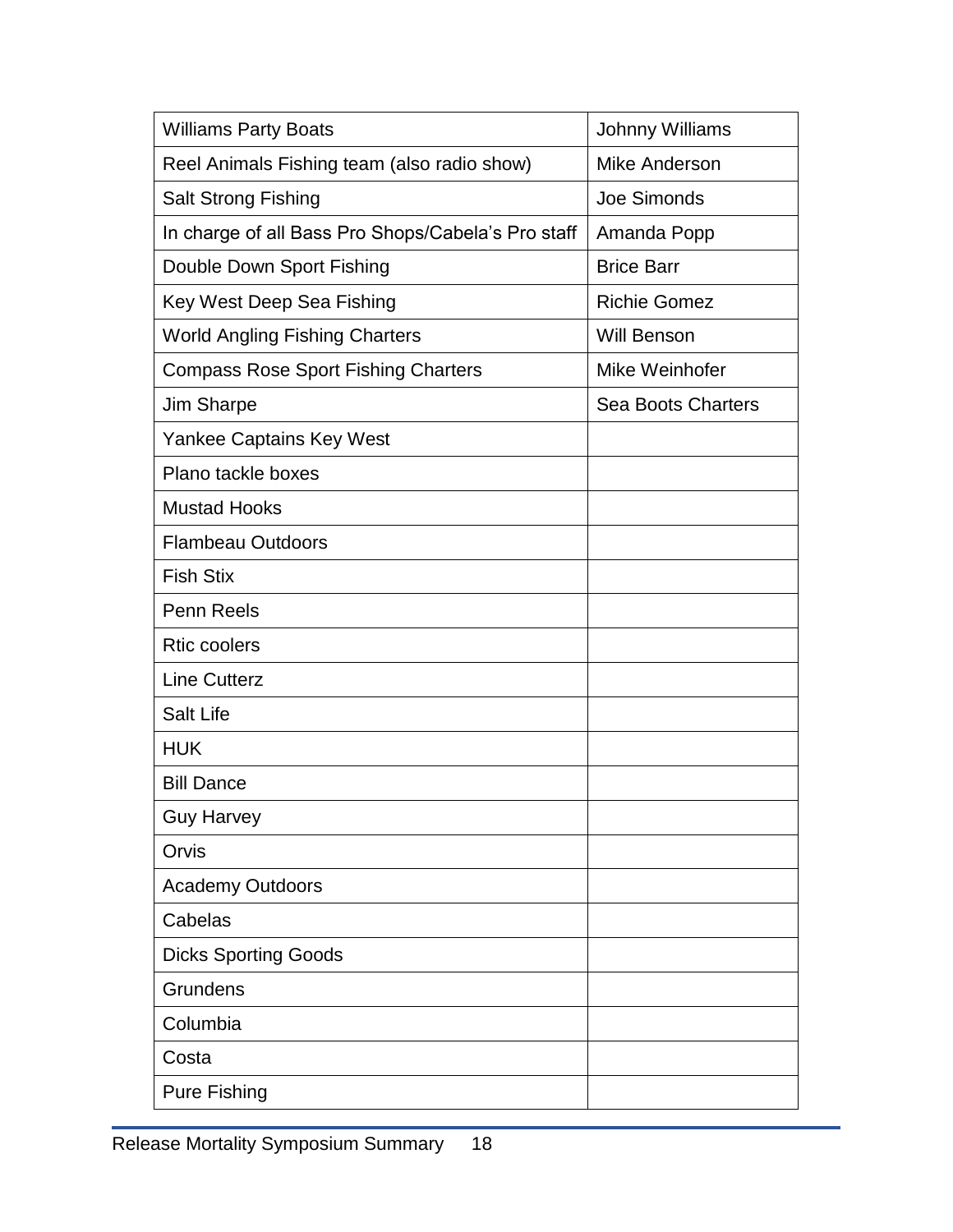| Yeti                                                            |                         |
|-----------------------------------------------------------------|-------------------------|
| Engel                                                           |                         |
| Shimano                                                         |                         |
| <b>Bass Pro</b>                                                 |                         |
| <b>Maverick Boat Company</b>                                    |                         |
| Sea Hunt                                                        |                         |
| Contender                                                       |                         |
| REI                                                             |                         |
| <b>West Marine</b>                                              |                         |
|                                                                 |                         |
| <b>Community Leader/Organizations</b>                           | <b>Contact</b>          |
| <b>CCA Louisiana</b>                                            | David Cresson           |
| Ship Island CCA                                                 | Kyle Johnson            |
| <b>CCA Florida</b>                                              | <b>Trip Aukman</b>      |
| <b>CCA Alabama</b>                                              | <b>Blakeley Ellis</b>   |
| <b>VA Charter Boat Association</b>                              | <b>Ben Weber</b>        |
| <b>Florida Keys Commercial Fishing Association</b>              | <b>Bill Kelly</b>       |
| <b>President of Florida Guides Association</b>                  | <b>Charlie Phillips</b> |
| International Game Fish Association (IGFA)                      |                         |
| <b>Florida Guides Association</b>                               |                         |
| Ocearch                                                         |                         |
| <b>Fishing's Future</b>                                         |                         |
| <b>Galveston Professional Boatmans Association</b>              |                         |
| South Texas Fishing Association                                 |                         |
| Alabama Charter Fishing Association                             |                         |
| Alabama Coastal Fishing Association                             |                         |
| Old Salts Fishing Club                                          |                         |
| Key Colony Beach Fishing and Boating Club (over<br>200 members) |                         |